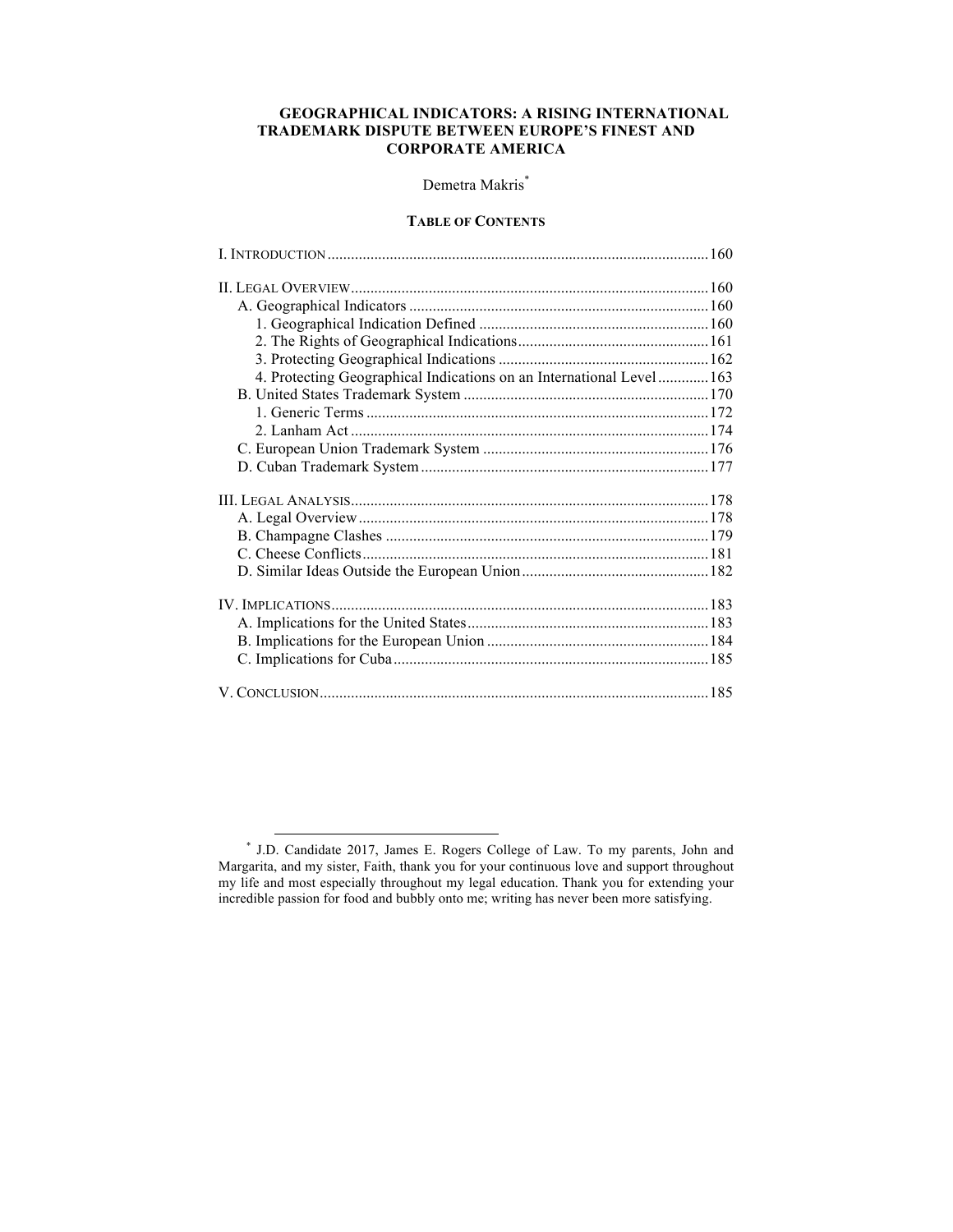## **I. INTRODUCTION**

With an increasing number of foreign products becoming popularized in the United States, foreign names are on the rise towards becoming generic everyday terms. Controversy has surfaced over conflicting trademark law and policy regarding whether foreign names can be trademarked. More specifically, recent enactment of three new articles in the Trade-Related Aspects of Intellectual Property Rights (TRIPS) by the World Trade Organization has heightened these legal clashes between the United States and the European Union over the level of protection of geographical indicators for wines and spirits. This has caused an increase in conflict between US and French sparkling wine producers due to the popularization of champagne, a wine named after the region for which it was created: Champagne, France. French companies want to exclude non-EU producers from using the name "champagne" for their sparkling white wines as they are not being produced in this specific region of France, even if they use the same process to make the sparkling wine. The French companies argue that this name is a geographical indicator and thus, cannot be used by other producers outside the region of Champagne, France. Producers in the United States argue that "champagne" is a generic term to indicate sparkling white wine and cannot be protected under US trademark law. Other products outside the Champagne region have also been the topic of controversy regarding the level of protection given to geographical indicators—namely, the Italian cheese "Parmigiano-Reggiano" and the highly popularized cigar, "Habana." A middle-ground must be established between US domestic law and international law in order to attack this conflict; a solution must be found where producers, both domestic and abroad, will be satisfied with the level of protection they are receiving on their products.

# **II. LEGAL OVERVIEW**

### **A. Geographical Indicators**

### 1. Geographical Indication Defined

A geographical indication (GI) is a sign, typically a trademark, that indicates specific products that come from a particular geographical origin or region; GIs possess qualities or a reputation stemming from that particular place of origin.<sup>1</sup> In order for a sign or trademark to function as a GI, that sign or trademark must identify a product as originating from a given place.<sup>2</sup> In addition, the sign or trademark must exhibit characteristics, qualities, or a reputation that

 <sup>1</sup> *Geographical Indications*, WORLD INTELL. PROP. ORG., http://www.wipo.int/geo\_ indications/en/ [hereinafter *Geographical Indications*, WIPO]. <sup>2</sup> *Id*.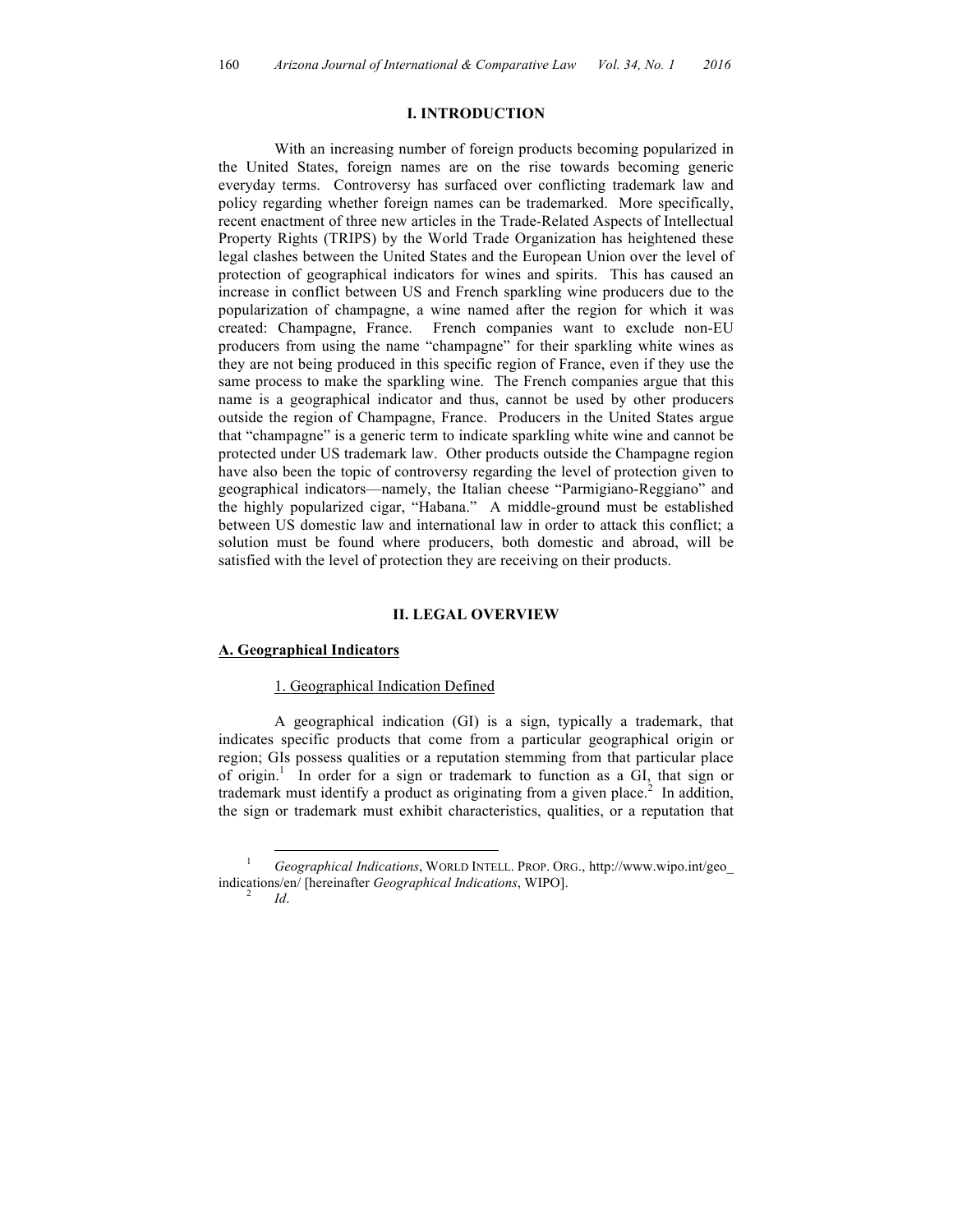stems back to the place of origin; because of this, there is a link between the product and the place of its original production.<sup>3</sup>

#### 2. The Rights of Geographical Indications

A GI provides its possessor with rights to exclude third parties from using the GI if their products do not conform to the applicable standards of that  $GI.$ <sup>4</sup> In other words, third parties may not use the same  $GI$  if that product does not originate from a specific region, exude characteristics of that place of origin, or enjoy the same reputation as products from that particular place.<sup>5</sup> This is similar to that of a US certification mark, which is given to a product that is in compliance with specific standards.<sup>6</sup> A GI, though, does not bar someone from making a similar product using the same techniques and resources that come from a particular place of origin.<sup>7</sup> What is protected here is the right over the actual sign that constitutes a GI. 8 Typically, such signs are used for "agricultural products, foodstuffs, wine and spirit drinks, handicrafts, and industrial products," which are typically created by resources grown or manufactured in a particular place of origin, not a place where those resources are not originally from.<sup>9</sup> Generally, GIs are accepted in different countries, given that they are protected in those various countries.<sup>10</sup> These different countries, though, use a variety of approaches to protect GIs, thus leading to disagreements.<sup>11</sup>

Historically, while formal protections of GIs came into existence with the signing of the General Agreement on Tariffs and Trade (GATT) in April 1994, versions of protections initially began in 1883 with Article 1 of the Paris Convention.<sup>12</sup> With this Article, appellations were protected first to prevent unfair competition and second (with the implementation of Article 10) to prevent the direct or indirect use of a false indication of a good.<sup>13</sup> In 1891, the Madrid Agreement endorsed these provisions while emphasizing the importance of a product using a name to indicate its source of origin; the importance of that origin

<sup>&</sup>lt;sup>3</sup> *Id.*<br><sup>4</sup> *Id.*<br><sup>5</sup> *Id. Certification Marks*, WORLD INTELL. PROP. ORG., http://www.wipo.int/sme/en/ip business/collective\_marks/certification\_marks.htm [hereinafter *Certification Marks*,

*Geographical Indications, WIPO, <i>supra* note 1.<br>
<sup>9</sup> *Id.*<br>
<sup>10</sup> *Id.*<br>
<sup>11</sup> *Id.*<br>
<sup>12</sup> Jay Shah, History of Protection of Geographical Indications (unpublished paper, Academia.edu), http://www.academia.edu/9619472/History of Protection of Geograph ical\_Indications (last visited Jan. 27, 2017).<br> $Id$ .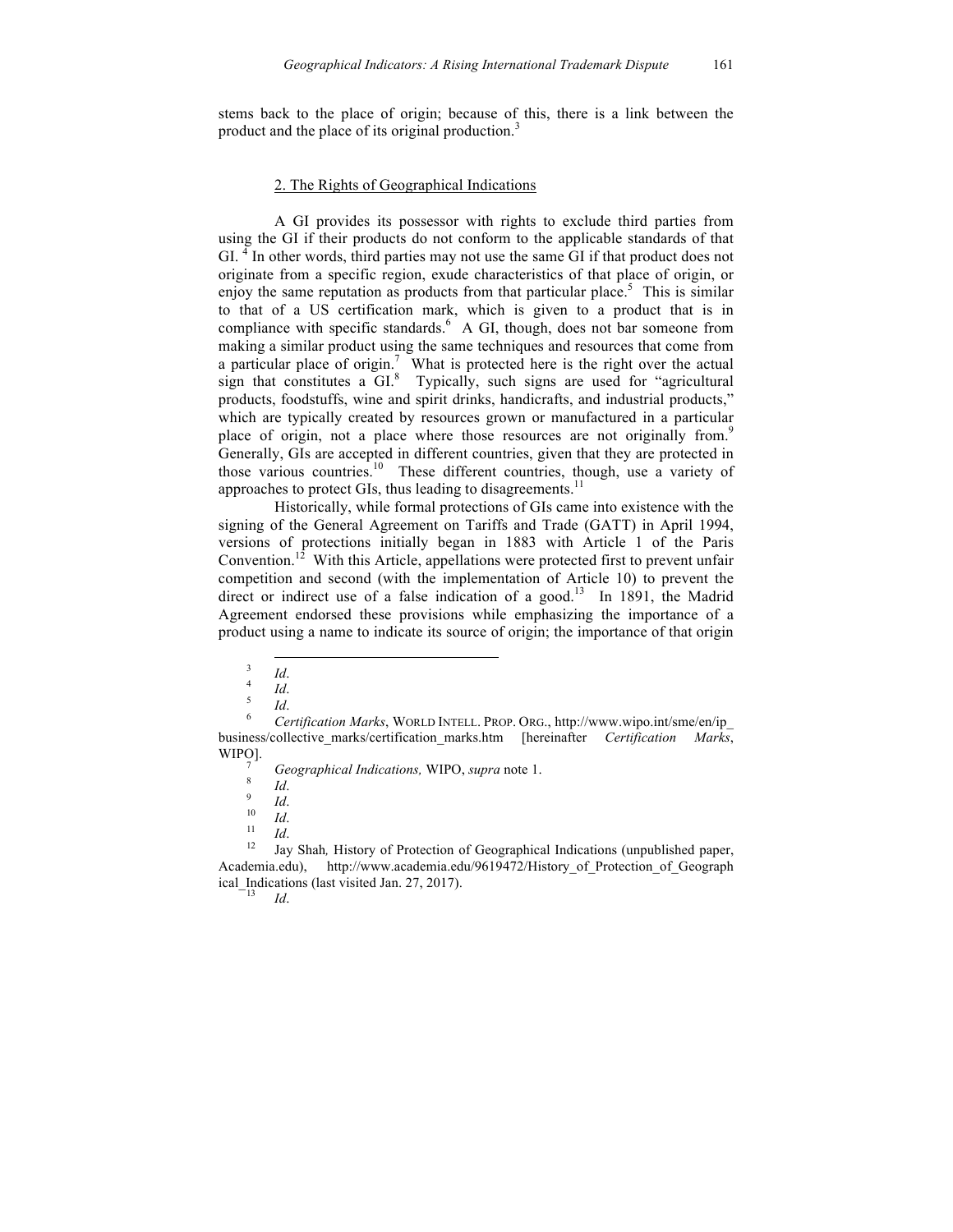is used to describe and ensure the quality of a specific product.<sup>14</sup> The Lisbon Agreement of 1958 expanded this protection to apply to arts, pottery, and textiles after mandating the protection of Appellations of Origin and emphasizing the importance of protecting goods originating from a particular region.<sup>15</sup> Finally, this protection extended to the TRIPS and Geographical Indications Article 22 to provide an opportunity for each country to implement their own laws for the protection of GIs. This extension further sought to prevent a good from being falsely represented as originating from a place that it did not originate from.<sup>16</sup>

#### 3. Protecting Geographical Indications

Geographical indicators can be protected by various approaches that are developed in accordance with a range of different legal traditions and within a "framework of individual historical and economic conditions."<sup>17</sup> In general, there are three main ways to protect a GI: (1) special regimes of protection systems; (2) the use of collective or certification marks; and (3) the use of different methods that focus on business practices, which can include administrative product approval schemes.<sup>18</sup> Collective marks are typically defined as "signs which distinguish the geographical origin, material, and mode of manufacture or other common characteristic of goods or services of different enterprises using the collective mark." 19 Trademark law in the United States defines "collective mark" as a "trademark or service mark used by the members of a cooperative, an association, or other collective group or organization," or a mark "which such cooperative, association, or other collective group or organization has a bona fide intention to use in commerce and applies to register on the principal register.<sup> $20$ </sup> Most countries—including those of the European Union and the United States follow the provisions on the protection of collective marks; owners of these collective marks hold the responsibility of ensuring that certain standards are complied with. $21$  The purpose of collective marks is to inform the public about certain features of a particular product for which that collective mark is used. Most countries require that an application for this type of mark be accompanied with a list of regulations that govern that collective mark.<sup>22</sup>

14 *Id.*<br>
15 *Id.*<br>
16 *Id.*<br>
<sup>17</sup> *Geographical Indications,* WIPO, *supra* note 1.<br>
<sup>18</sup> *Id.*<br> *Collective Marks*, WIPO, http://www.wipo.int/sme/en/ip\_business/collective \_marks/collective\_marks.htm [hereinafter *Collective Marks*, WIPO]. <sup>20</sup> <sup>15</sup> U.S.C. § <sup>1127</sup> (2006). <sup>21</sup> *Geographical Indications,* WIPO, *supra* note 1. <sup>22</sup> *Id*.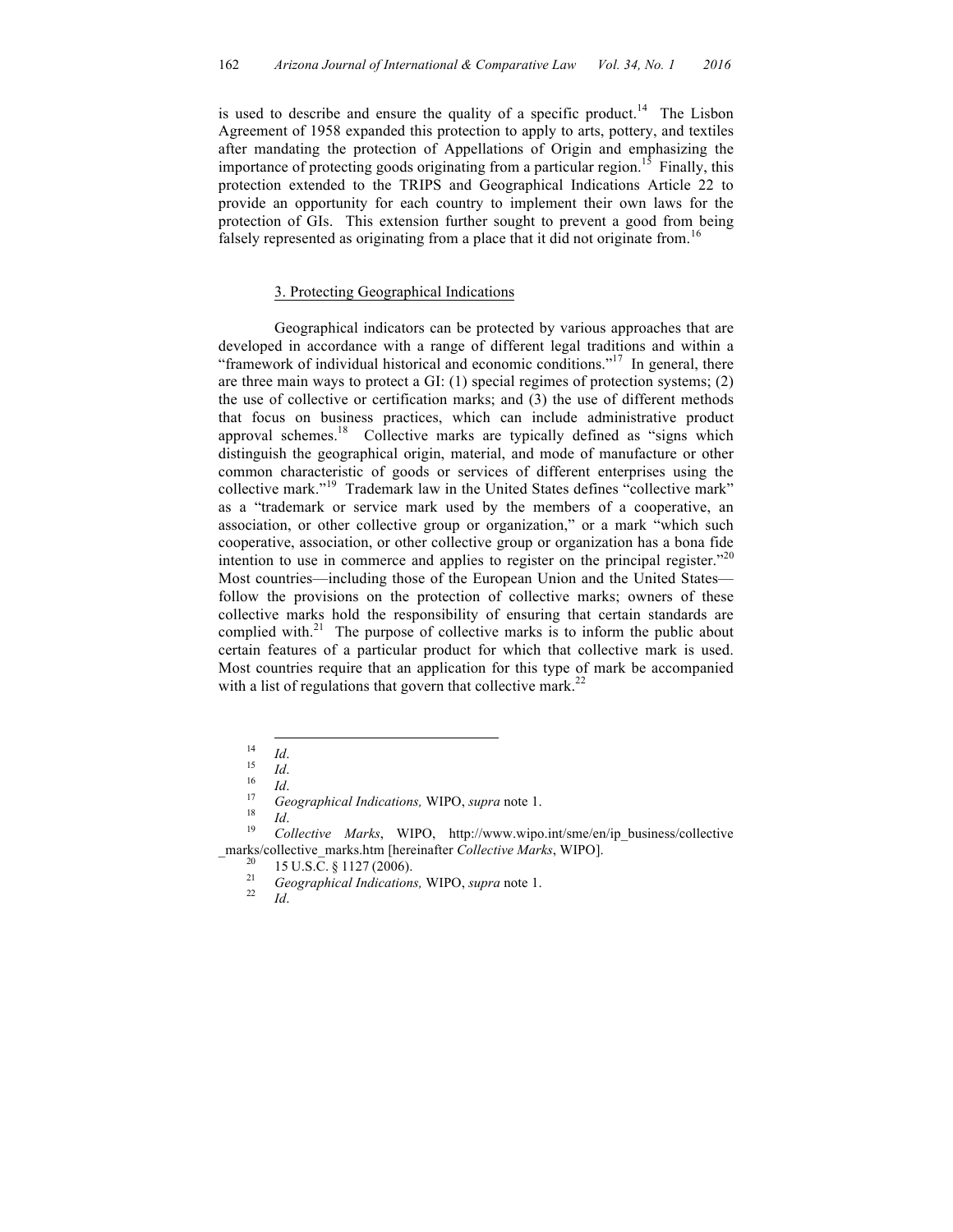In contrast, certification marks are usually "given for compliance with defined standards, but are not confined to any membership;" they can be used by anyone who can certify that the products involved meet the standards established by those marks.<sup>23</sup> The difference between these two kinds of marks is that a collective mark may only be used by specific groups of enterprises, while certification marks can be utilized by anyone who complies with the standards the owner of a certification marks provides.<sup>24</sup> These approaches—namely, the special regimes of protection system and the collective or certification marks system share commonalities.<sup>25</sup> Both set up collective use rights for those who comply with the standards set forth in each mark; however, both seem to answer various important questions such as the different conditions for protection and the scope of protection. For example, a collective mark (in contrast with a regular, individual trademark) has the possibility of being an indication to designate a geographical origin of a specific good or service, whereas a trademark cannot.<sup>26</sup> A certification mark focuses more on conveying an assurance as to the standard, quality, and accuracy of a good or service such as the International Organization for Standardization (ISO), which is an organization that sets standards worldwide that may become law through other national standards and treaties.<sup>27</sup>

#### 4. Protecting Geographical Indications on an International Level

There are a number of international treaties that deal either partly or entirely with the protection of GIs, and individual countries decide which treaties they want to join and follow.<sup>28</sup> A few of the various treaties countries can join are the Trade Related Aspects of Intellectual Property Rights (TRIPS), the Paris Convention, the Lisbon Agreement, and the Madrid Agreement.<sup>29</sup> Generally, these treaties provide guidelines for both trademark and GI protection.<sup>30</sup> Registrants will ensure that they receive priority on the use of trademark names while also providing constructive notice to third parties.<sup>31</sup>

<sup>&</sup>lt;sup>23</sup> *Certification Marks*, WIPO, *supra* note 6.<br>
<sup>25</sup> *Geographical Indications*, WIPO, *supra* note 1.<br>
<sup>26</sup> ANN FALTER, COLLECTIVE AND CERTIFICATION TRADEMARKS IN THE EUROPEAN UNION (2013), http://www.dennemeyer.com/uploads/media/Collective\_and\_Certification \_Trademarks\_in\_the\_European\_Union.pdf.

\_Trademarks\_in\_the\_European\_Union.pdf. <sup>27</sup> *Id*. <sup>28</sup> *Geographical Indications,* WIPO, *supra* note 1. <sup>29</sup> *Id*. <sup>30</sup> Deborah J. Kemp & Lynn M. Forsythe, Note, *Trademarks and Geographical Indications: A Case of California Champagne*, 10 CHAP. L. REV. 272 (2006). <sup>31</sup> *Id*. at 272.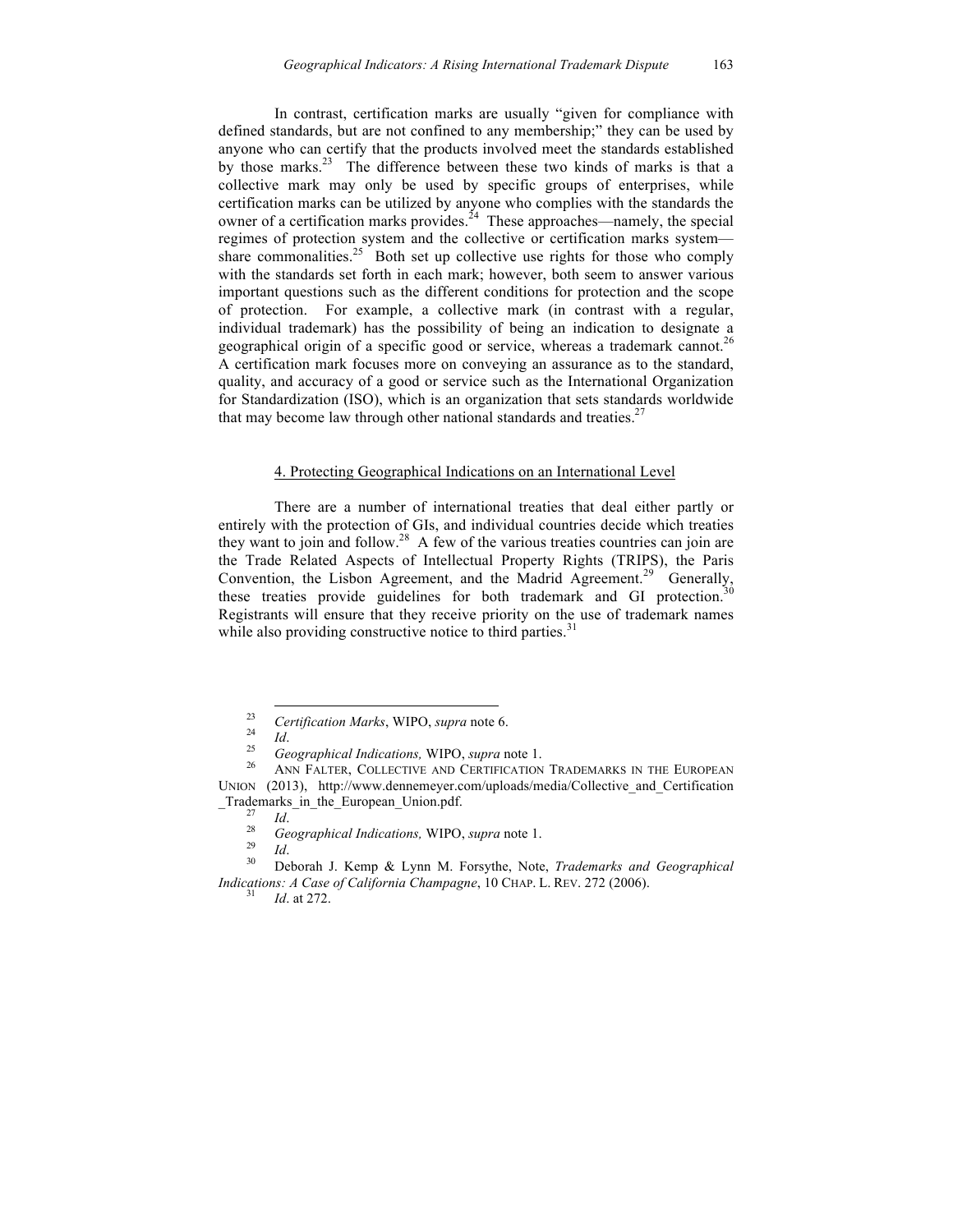a. International Trademark Law: Trade Related Aspects of Intellectual Property Rights

The International Agreement of TRIPS establishes a set of rules that Member States must transpose into their domestic intellectual property law systems.<sup>32</sup> The TRIPS agreement was administered and created by the World Trade Organization (WTO) to set basic standards for various parts of intellectual property regulations.<sup>33</sup> Essentially, the WTO deals with rules of trade between Member States at a global or "near-global" level.<sup>34</sup> It helps trade flow as freely as possible, which is vital for a nation's economic development and well-being.<sup>35</sup> Accordingly, the WTO is obligated to "remove obstacles" and "ensure that individuals, companies and governments know what the trade rules are around the world, and give them the confidence that there will be no sudden changes of policy." 36

The purpose of the TRIPS agreement, which is followed by all WTO members, is to limit the amount of hindrances to and confusion about international trade while promoting proper protection to trademarks and intellectual property rights as a whole.<sup>37</sup> Additionally, TRIPS serves to recognize and acknowledge underlying public policy objectives of various national systems for the purposes of intellectual property protection.<sup>38</sup>

Articles 22, 23, and 24 of the TRIPS agreement govern geographical indicators.<sup>39</sup> Article 22 defines a GI for purposes of the TRIPS agreement.<sup>40</sup> This Article explains that GIs identify goods that originate in a particular territory; GIs also establish a reputation of quality and other characteristics that make the

 <sup>32</sup> Carol Robertson, *The Sparkling Wine War: Pitting Trademark Rights Against Geographic Indications*, A.B.A. BUS. L. TODAY, May-June 2009, https://apps.americanbar

Understanding the WTO—Intellectual property: Enforcement and Protection, WORLD TRADE ORG., https://www.wto.org/english/thewto e/whatis e/tif e/agrm7 e.htm [hereinafter *Understanding the WTO*]. <sup>34</sup> *What is the World Trade Organization?,* WORLD TRADE ORG.,

https://www.wto.org/english/thewto\_e/whatis\_e/tif\_e/fact1\_e.htm [hereinafter *What is the WTO?*].

<sup>&</sup>lt;sup>35</sup> *Id.*<br><sup>36</sup> *Id.* Agreement on Trade-Related Aspects of Intellectual Property Rights pmbl., Apr. 15, 1994, Marakesh Agreement Establishing the World Trade Organization, Annex 1C, 1869 U.N.T.S. 299 [hereinafter TRIPS] (explaining that "desiring to reduce distortions and impediments to international trade, and taking into account the need to promote effective and adequate protection of intellectual property rights").<br><sup>38</sup> *Id.* ( "Recognizing the underlying public policy objectives of national systems for

the protection of intellectual property.").<br><sup>39</sup> *See id.* Part II, § 3.<br>*40 Id.* art. 22.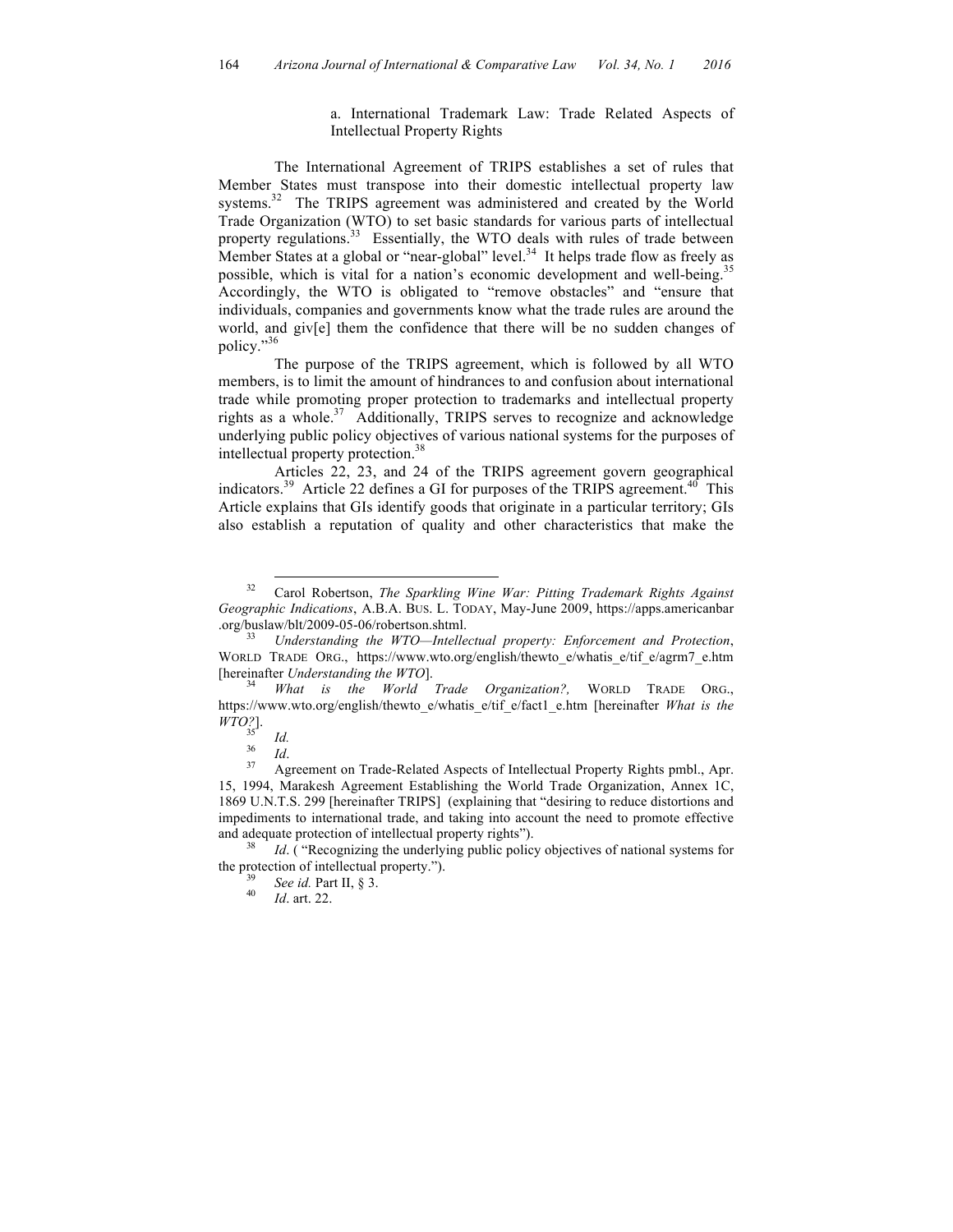product known within a certain territory.<sup>41</sup> Furthermore, the designation or presentation of a good must not indicate that the good originates in a geographical area other than the "true place of origin in a manner which misleads the public as to the geographical origin of the good." $42$  Article 22 further serves to protect the public from a product that falsely represents itself from originating in a different territory from where it actually originated. $43$ 

Conflict came to the forefront with the enactment of Article 23, which requires additional protection (further protections various countries do not want to follow) for geographical indicators, specifically for wines and spirits.<sup>44</sup> Article 23 prohibits the use of a GI to identify wines and spirits that do not originate in the place indicated by the GI.<sup>45</sup> In other words, Article 23 prevents wines and spirits from being registered under the trademark name of a geographical region in which the product did not originate. 46 Any GI that does not comply with Article 23 "shall be refused or invalidated" if the Member's legislation permits, or at the "request of an interested party."<sup>47</sup> The policy behind Article 23 is to prevent confusion between products originally produced in a particular geographical region and similar products that use the same regional designation but are not actually produced there. 48

Limitations to Article 23 exist through Article 24, which aims at increasing protection of geographical indicators under Article 23, while also establishing limitations to the protection of GIs.<sup>49</sup> It explains that members of the WTO are not obliged to bring a GI under protection where that mark has become

- 
- 

interested parties to prevent use of a geographical indication identifying wines for wines not originating in the place indicated by the geographical indication in question or identifying spirits for spirits not originating in the place indicated by the geographical indication in question, even where the true origin of the goods is indicated or the geographical indication is used in translation or accompanied by expressions").<br>  $I_d$ .<br>  $I_d$ .<br>  $\begin{array}{r} \text{Kemp} \& \text{Forsythe, } *supra* note 30, at 271. \end{array}$ <br>  $\begin{array}{r} \text{TRIPS, } *supra* note 37, art. 24(1) (explaining that "members agree to enter into the image). \end{array}$ 

negotiations aimed at increasing the protection of individual geographical indications under Article 23 . . . . In the context of such negotiations, Members shall be willing to consider the continued applicability of these provisions to individual geographical indications whose use was the subject of such negotiations").

<sup>41</sup> *Id*. <sup>42</sup> TRIPS, *supra* note 37, art. 22(2)(a) (explaining that "members shall provide the legal means for interested parties to prevent: the use of any means in the designation or presentation of a good that indicates or suggests that the good in question originates in a geographical area other than the true place of origin in a manner which misleads the public as to the geographical origin of the good").<br>
<sup>43</sup> *Id.* art. 22(4).<br>
<sup>44</sup> Robertson, *supra* note 32 (citing under headnote: International Protection of IP).<br>
<sup>45</sup> TRIPS, *supra* note 37, art. 23.<br>
<sup>46</sup> *Id.* art. 23(1)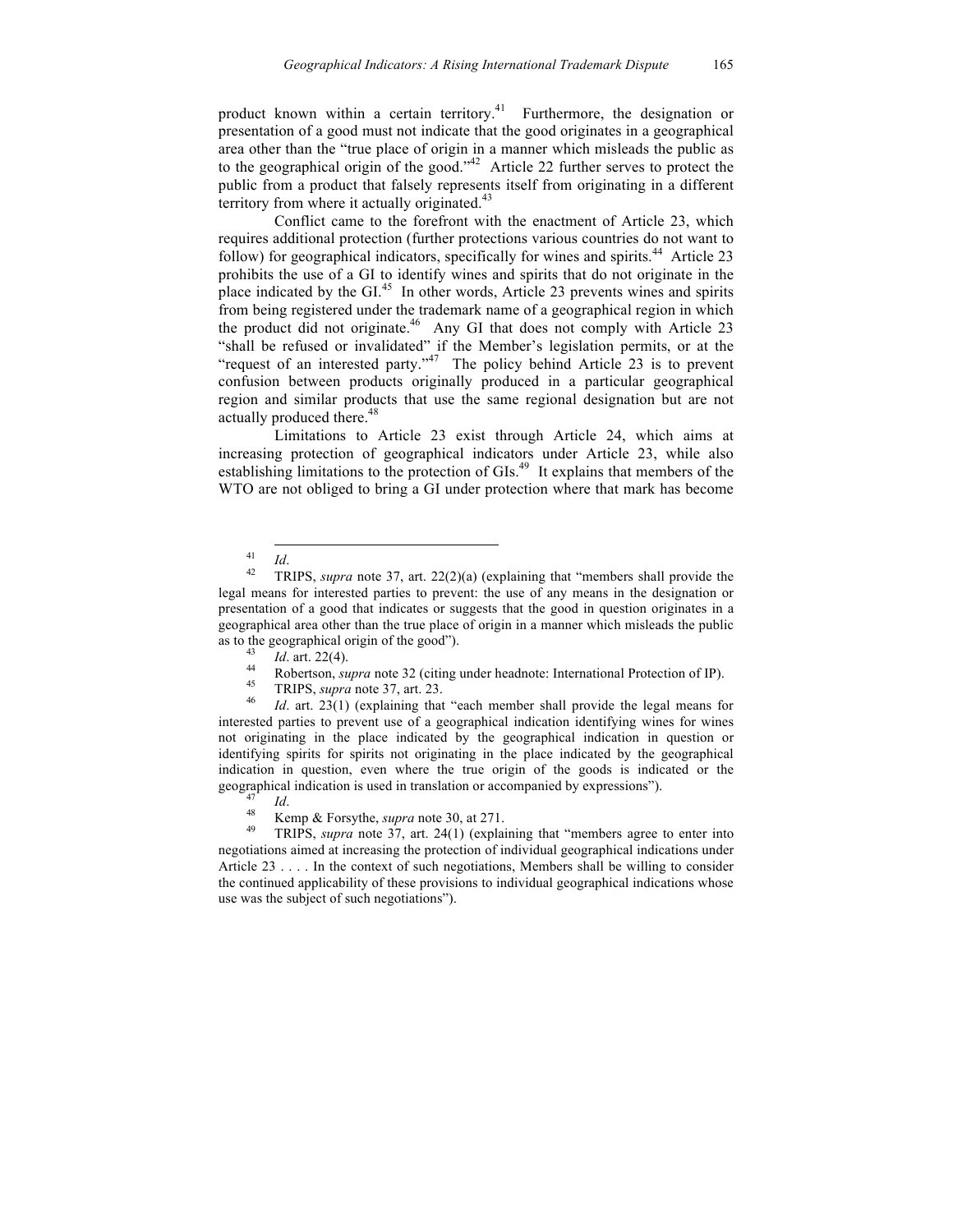a common or generic term for describing the actual product.<sup>50</sup> In addition, many nations within the European Union recognize "Apellations d'Origine Contrôlée" (AOC), more commonly referred to as appellations of origin, which protect both the "nature and culture" of a specific region from where a product comes in addition to the process in which that product was manufactured.<sup>51</sup> France specifically is at the forefront of nations with the strongest interest in this type of protection, for France produces various products that have become so popularized.<sup>52</sup>

### b. Paris Convention

The Paris Convention for the Protection of Industrial Property (Paris Convention) was one of the first major steps in ensuring that creators of intellectual property would be protected in other countries.<sup>53</sup> The Paris Convention protects industrial property, which includes trademarks, patents, service marks, industrial designs, and GIs; it aims to repress unfair competition.<sup>54</sup> The provisions of the Paris Convention fall within three main categories of protection: national treatment, right of priority, and common rules.<sup>55</sup>

First, under the stipulations on national treatment, the Paris Convention provides that each Contracting State to the Convention must give the same protection to nationals of other Contracting States as it grants to its own nationals.<sup>56</sup> In other words, if creators of a mark or patent register within one Contracting State, they must receive the same protection in another Contracting State.<sup>57</sup> Second, the right of priority provides for protection for marks, patents,

 <sup>50</sup> *Id.* art. 24(6) (explaining that a Member is required to apply this provision in "respect of a geographical indication of any other Member with respect to goods or services for which the relevant indication is identical with the term customary in common language as the common name for such goods or services in the territory of that Member," while further explaining that nothing in this Section "shall require a Member to apply its provisions in respect of a geographical indication of any other Member with respect to products of the vide for which the relevant indication is identical with the customary name of a grape variety existing in the territory of that Member as of the date of entry into force of the WTO Agreement").<br>
<sup>51</sup> Kemp & Forsythe, *supra* note 30, at 271.<br>
<sup>52</sup> *Id.*<br>
<sup>53</sup> Paris Convention for the Protection of Industrial Property, Mar. 20, 1883, 828

U.N.T.S. 305. 54 *Id*. <sup>55</sup> *Summary of the Paris Convention for the Protection of Industrial Property* 

*<sup>(1883)</sup>*, WORLD INTELL. PROP. ORG., http://www.wipo.int/treaties/en/ip/paris/summary\_ paris.html [hereinafter *Summary Paris Convention*] (last visited Oct. 22, 2016).<br><sup>56</sup> *Id.* 57 *Id.*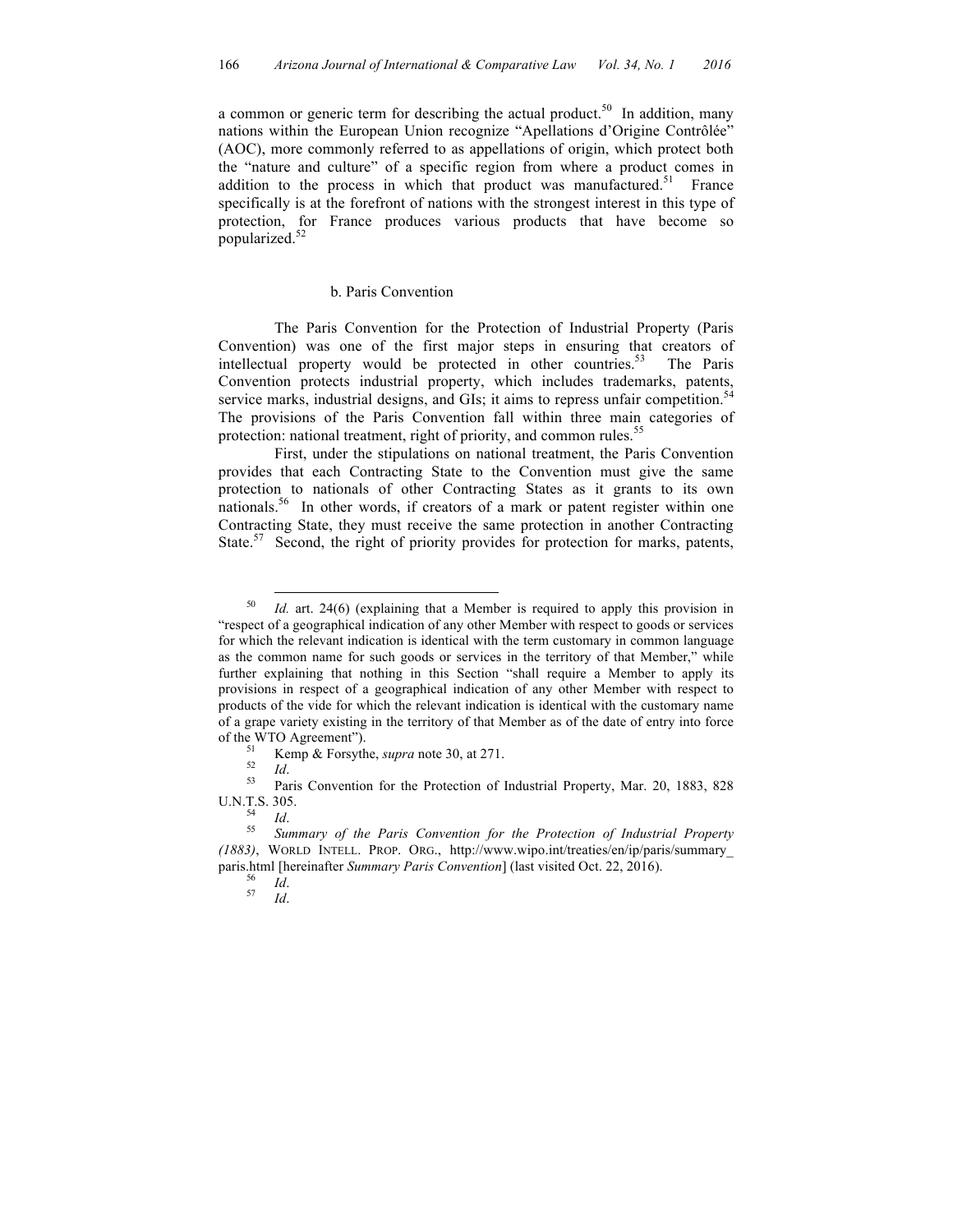and industrial designs.<sup>58</sup> Under this right, applicants who first file in one Contracting State may then (within a certain period of time) apply for protection in any of the other Contracting States.<sup>59</sup> This is highly beneficial for an applicant wanting to have protection in more than one Contracting State, given that this right will allow an application to be "regarded as if they had been filed on the same day as the first application," and this will give that application "priority over applications filed by others during the said period of time for the same invention, utility model, mark or industrial design." <sup>60</sup> Third, there are common rules that all Contracting States must follow.<sup>61</sup>

For instance, the Paris Convention does not regulate the conditions for registering a mark because of each Contracting State's own domestic laws.<sup>62</sup> No registration application filed by a Contracting State may be refused nor may it be invalidated on grounds that "filing, registration or renewal has not been effected in the country of origin." <sup>63</sup> The registration of a mark in one Contracting State is independent of registration in another country, which includes the country from which it originated.<sup>64</sup> Contracting States must refuse registration applications if the mark constitutes a "reproduction, imitation or translation, liable to create confusion, of a mark used for identical and similar goods and considered by the competent authority of that State to be well known in that state."<sup>65</sup> This establishes the protection against unfair competition for each Contracting State.<sup>66</sup> Specifically, the Convention puts geographical indicators in the context of protecting unfair competition among marks, and it "implies that it would not recognize a geographical indication if it creates the likelihood of deception or confusion." 67

Moreover, the United States designs much of its trademark laws specifically unfair competition law and laws governing geographical indicators to be consistent with other international treaties, including the Paris Convention, to which it is a signatory. 68 Both US law and the Paris Convention require members to refuse registration and use of marks that may be confused with marks

<sup>58</sup> *Id*. <sup>59</sup> *Id*. (explaining that an "applicant may, within a certain period of time (12 months for patents and utility models; 6 months for industrial design marks), apply for protection in any of the other Contracting States").<br>
<sup>60</sup> Summary Paris Convention, supra note 55.<br>
<sup>61</sup> Id.<br>
<sup>62</sup> Id.<br>
<sup>63</sup> Id.<br>
<sup>64</sup> Id. ("Nevertheless, registration may be refused in well-defined cases, such as

where the mark would infringe the acquired rights of third parties; where it is devoid of distinctive character; where it is contrary to morality or public order; or where it is of such a nature as to be liable to deceive the public.").<br>
<sup>65</sup> *Summary Paris Convention*, *supra* note 55.<br>
<sup>67</sup> Kemp & Forsythe, *supra* note 30, at 273.<br>
<sup>68</sup> *Id.*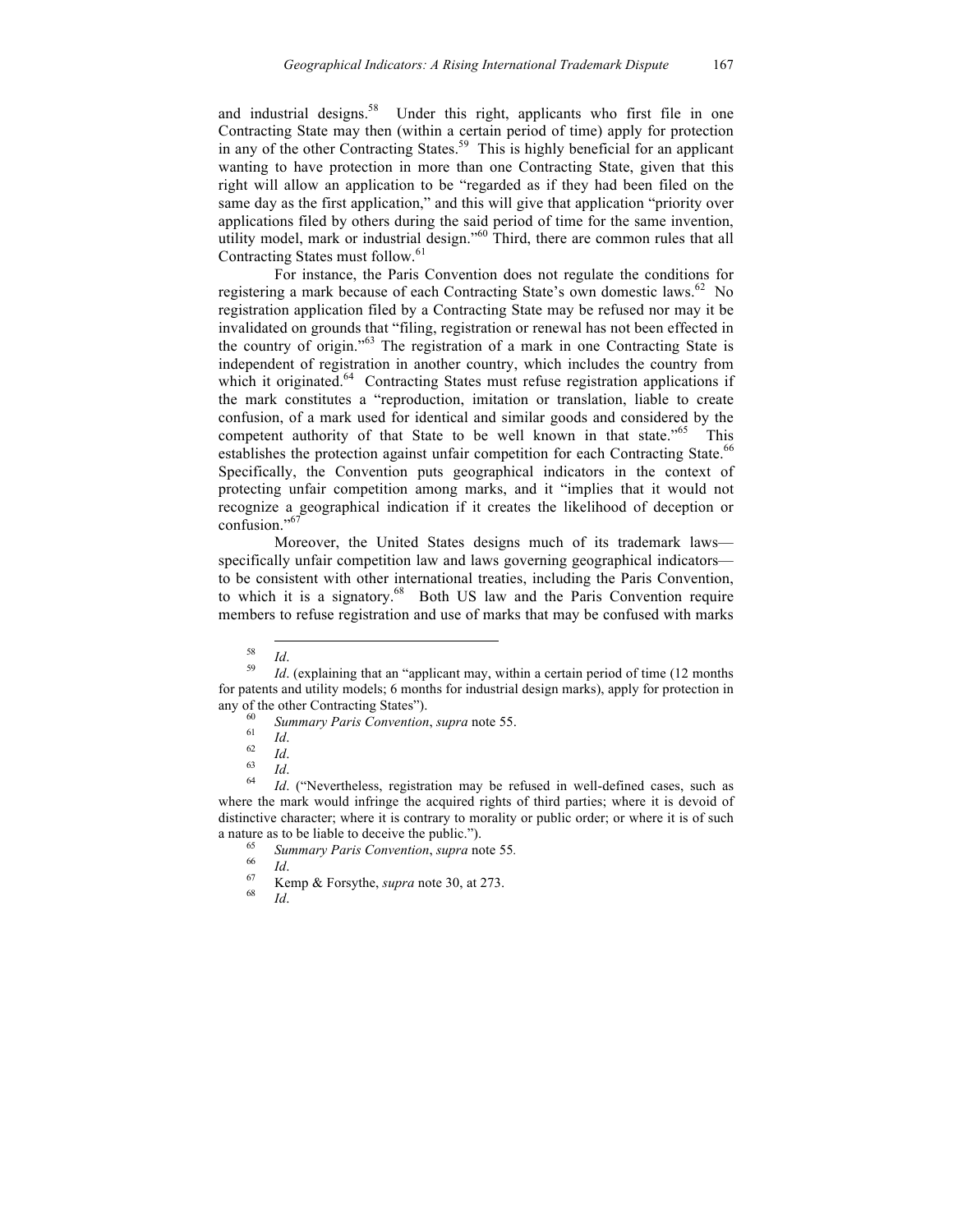that are not registered but are already well known in a country. Both further prohibit misleading marks and misleading GIs.<sup>69</sup>

#### c. The Lisbon Agreement

The Lisbon Agreement provides for the protection of appellations of origin.70 This Agreement serves to protect the "geographical denomination of a country, region, or locality, which serves to designate a product originating therein, the quality or characteristic of which are due exclusively or essentially to the geographic environment, including natural and human factors."<sup>71</sup> It stipulates that the International Bureau of the World Intellectual Property Organization (WIPO) will keep a registry of appellations of origin upon the request of a Contracting State's authority.<sup>72</sup> The International Bureau "keeps the International Register of Appellations of Origin and formally notifies the other Contracting States of the registration."<sup>73</sup> These appellations are effectively treated as superior to trademarks through the Lisbon Agreement, given that "earlier conflicting trademarks have two years to phase out use of the name." <sup>74</sup> In response, the United States has refused to become a signatory and does not believe appellations to be superior to trademarks.<sup>75</sup> The Agreement provides that a registered appellation will be protected against "usurpation" or "imitation," and it may not be deemed to have become a "generic" term in a Contracting State so long as it has continued protection in the country of origin.<sup>76</sup>

Much criticism by the United States stems from proposed text that will be negotiated soon concerning the Lisbon Agreement.<sup>77</sup> Members of WIPO are expected to "raise the level of protection of geographical indications," which is one of the key dividing points between the United States and the European Union

<sup>&</sup>lt;sup>69</sup> *Id.*<br><sup>70</sup> Lisbon Agreement for the Protection of Appellations of Origin and their International Registration, Oct. 31, 1958, 923 U.N.T.S. 205.<br><sup>71</sup> *Id. Summary of the Lisbon Agreement for the Protection of Appellations of Origin* 

*and their International Registration (1958)*, WORLD INTELL. PROP. ORG., http://www .wipo.int/treaties/en/registration/lisbon/summary\_lisbon.html [hereinafter *Summary Lisbon Agreement*] (last visited Oct 22, 2016). *<sup>73</sup> Id.* ("A Contracting State may declare, within one year of receiving the notice of

registration, that it cannot ensure the protection of a registered appellation within its territory .... Such a declaration must include grounds for the refusal of protection.").<br>
<sup>74</sup> Kemp & Forsythe, *supra* note 30, at 275.<br>
<sup>75</sup> Id.<br>
<sup>76</sup> Summary Lisbon Agreement, supra note 72.<br>
<sup>77</sup> William New, *US Cong* 

*Negotiations*, INTELL. PROP. WATCH (Feb. 13, 2015), http://www.ip-watch.org/2015/02/13/ us-congressional-leaders-blast-wipo-lisbon-treaty-negotiations/.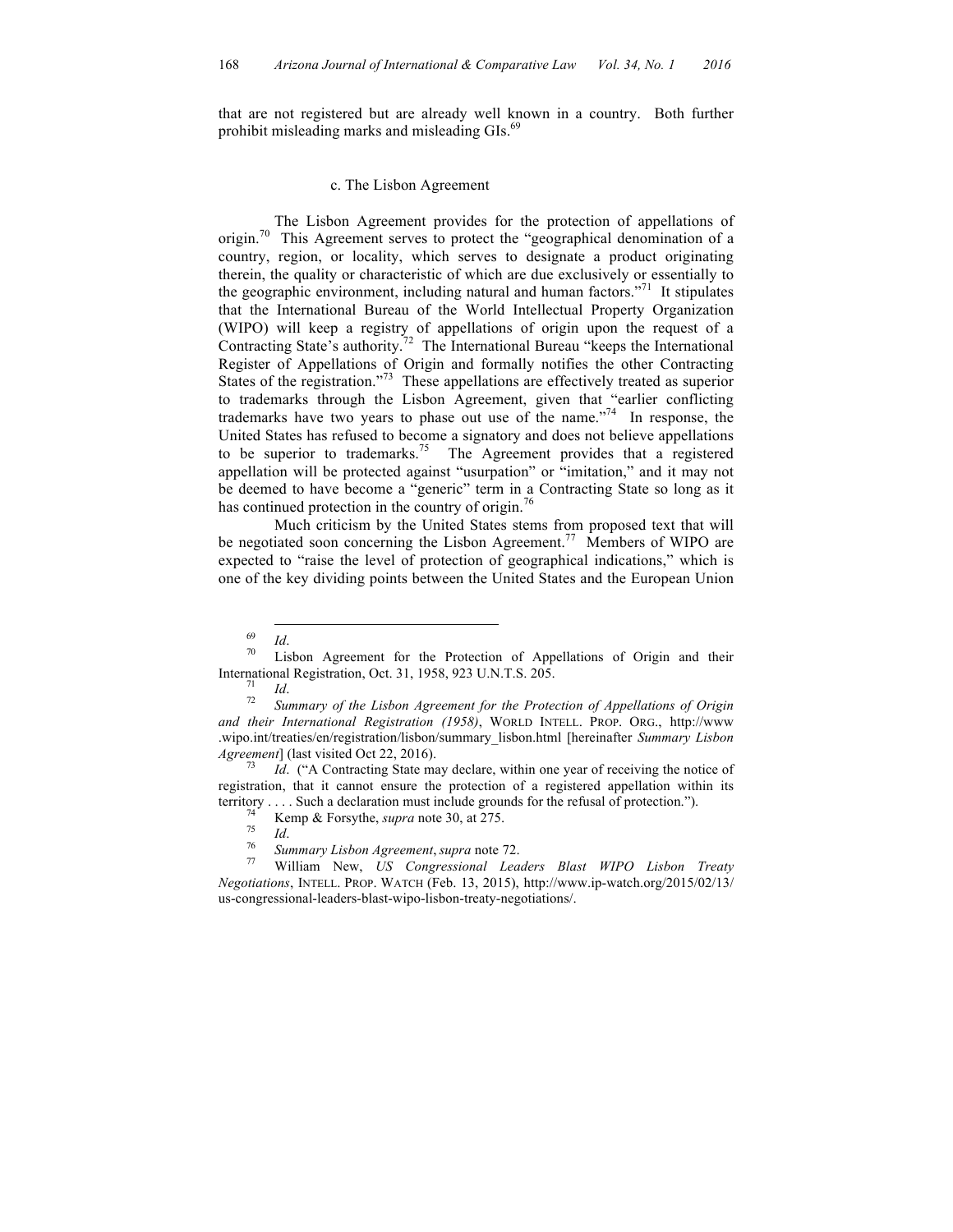in regards to intellectual property rights.<sup>78</sup> These proposed changes concern the United States due to the "significant impact on companies across the globe whose business depends on the use of common or generic names or on the integrity of established trademarks."<sup>79</sup> While the Lisbon Treaty protects appellations of origin with stringent protection over products from specific regions in the world, the Treaty is now attempting to include GIs within those protections.<sup>80</sup> Such protections will govern many food and wine products coming from Europe and originating in a specific region, many of which are products whose names are common words. 81

### d. The Madrid System

The Madrid System for the International Registration of Marks, governed by the Madrid Agreement and the Protocol relating to that agreement, protects registered marks in a vast number of countries through an international registration system that allows registrants to obtain an international registration. $82$ It allows for a single filing of a trademark at the International Bureau of Intellectual Property instead of having to file in each country where the trademark might be marked.<sup>83</sup> Further, a Contracting Party may be designated "only if it is party to the same treaty as the Contracting Party whose office is the office of origin." 84 After the International Bureau receives an international registration application, it will carry out an examination to insure that the registered trademark is in compliance with the Agreement, the Protocol, and its Common Registrations.<sup>85</sup> If no irregularities are found in the application, the mark will be recorded in the International Register; it will also be published in the *WIPO Gazette of International Marks*, which puts all designated Contracting Parties on

- 
- 
- 

78 *Id.*<br>
79 *Id.*<br>
80 *Id.*<br>
81 *Id.*<br>
82 Madrid Agreement Concerning the International Registration of Marks, Apr. 14,<br>
1891, 828 U.N.T.S. 39.

Summary of the Madrid Agreement Concerning the International Registration of *Marks (1891) and the Protocol Relating to that Agreement (1989)*, WORLD INTELL. PROP. ORG., http://www.wipo.int/treaties/en/registration/madrid/summary\_madrid\_marks.html [hereinafter *Summary Madrid Agreement*] (last visited Oct. 23, 2016) ("Instead of filing a separate national application in each country of interest, in several different languages, in accordance with different national or regional procedural rules and regulations and paying several different fees, an international registration may be obtained by simply filing one application with the International Bureau, in one language and paying one set of fees").<br><sup>84</sup> *Id.* 85 *Id.*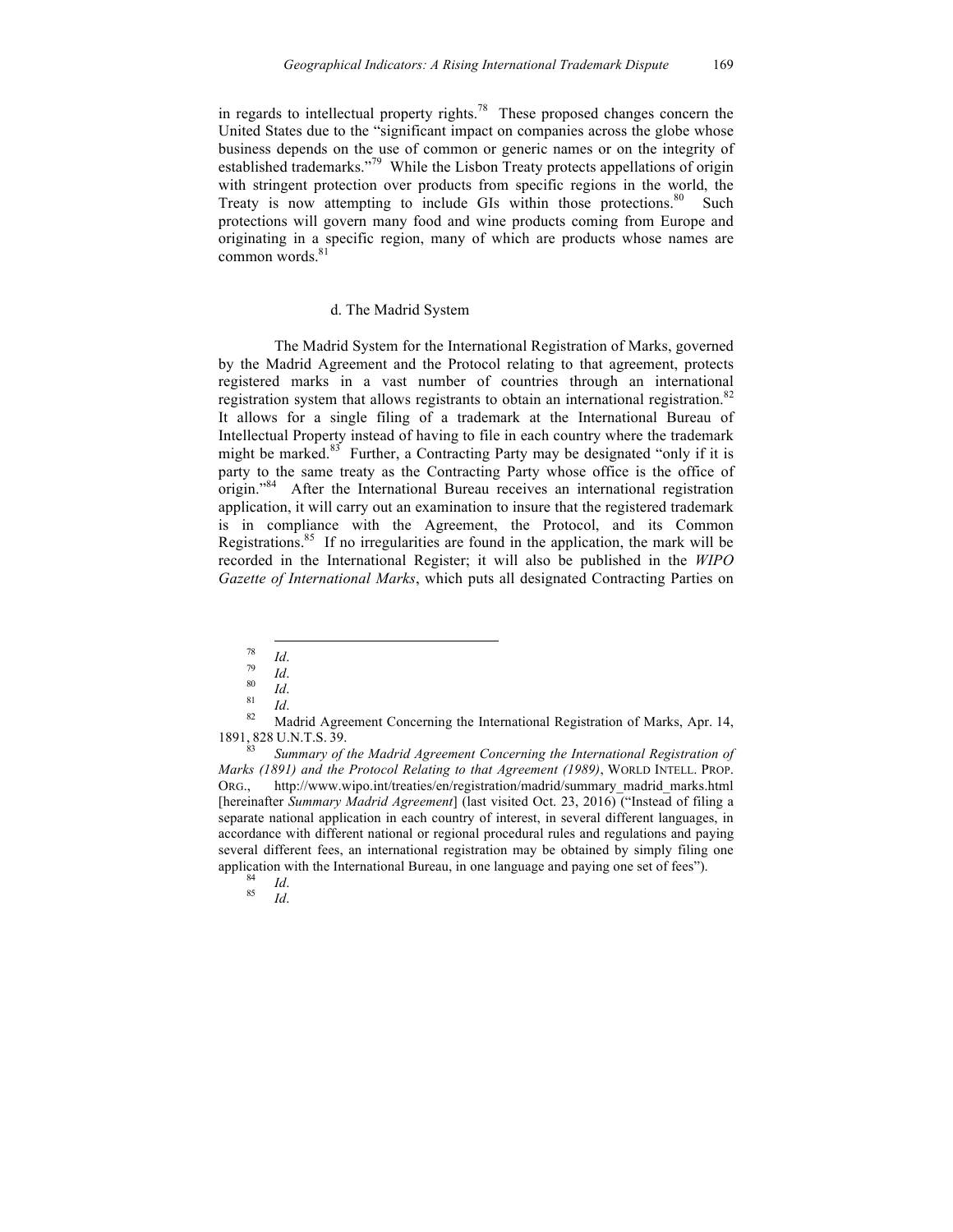notice. 86 International registration is effective for ten years and may be renewed for additional terms of ten years.<sup>87</sup>

There are 56 nations that have signed the Madrid Agreement; the United States and the United Kingdom are not amongst the signatories.<sup>88</sup> They are, however, signatories to the Madrid Protocol, which aims to address concerns of other countries. 89 The Protocol strives to make the Madrid System more "flexible and more compatible with the domestic legislation" of different intergovernmental organizations and certain countries that have not acceded to the Agreement.<sup>90</sup> It is appealing to many countries, for each contracting party can decide whether or not it wants to provide protection for a mark.<sup>91</sup> The Protocol allows US trademark owners to go online, file a single application with the United States Patent and Trademark Office (USPTO) in English, pay for the application and registration in US dollars, and potentially (after approval) obtain protection for the mark in any or all of the other 58 member countries.<sup>92</sup>

#### **B. United States Trademark System**

According to WIPO, a trademark is "any sign that individualizes the goods of a given enterprise and distinguishes them from the goods of its competitors."<sup> $93$ </sup> Further, US law defines a trademark as any "word, name, symbol, or device, or any combination thereof" used by a person, or which a person has an "intention to use in commerce," and that is used to "identify and distinguish his or her goods, including a unique product" and to "indicate the source of the goods."<sup>94</sup>

US trademark law uses the term "distinctive" as a key term of art; it is defined as something that is capable of operating as an indicator of source.<sup>95</sup> A "distinctive trademark" is a standard of trademark protection where trademarks are judged on a spectrum of uniqueness. The most unusual of marks are considered to be the most memorable; a fanciful term such as Xerox or an

<sup>86</sup><br>
<sup>87</sup><br> *Id.*<br>
<sup>88</sup><br> **Kemp & Forsythe,** *supra* **note 30, at 273.**<br>
<sup>89</sup><br> *Id.* at 274.<br> *Summary Madrid Agreement, supra* note 83.<br>
<sup>91</sup> *Madrid Protocol*, U.S. PATENT & TRADEMARK OFF., http://www.uspto.gov/ trademark/laws-regulations/madrid-protocol (last visited Oct. 23, 2016). <sup>92</sup> *United States Joins the Madrid Protocol*, U.S. PATENT & TRADEMARK OFF.,

http://www.uspto.gov/web/trademarks/usjoinsmadrid.html (last updated Oct. 23, 2016). <sup>93</sup> WORLD INTELLECTUAL PROP. ORG., INTRODUCTION TO INTELLECTUAL PROPERTY,

THEORY AND PRACTICE, 184, ¶ 9.5 (1997) [hereinafter INTRODUCTION TO IP].<br><sup>94</sup> 15 U.S.C. § 1127.<br><sup>95</sup> J. THOMAS MCCARTHY, 2 MCCARTHY ON TRADEMARKS AND UNFAIR

COMPETITION § 11:2 (4th ed. 1996).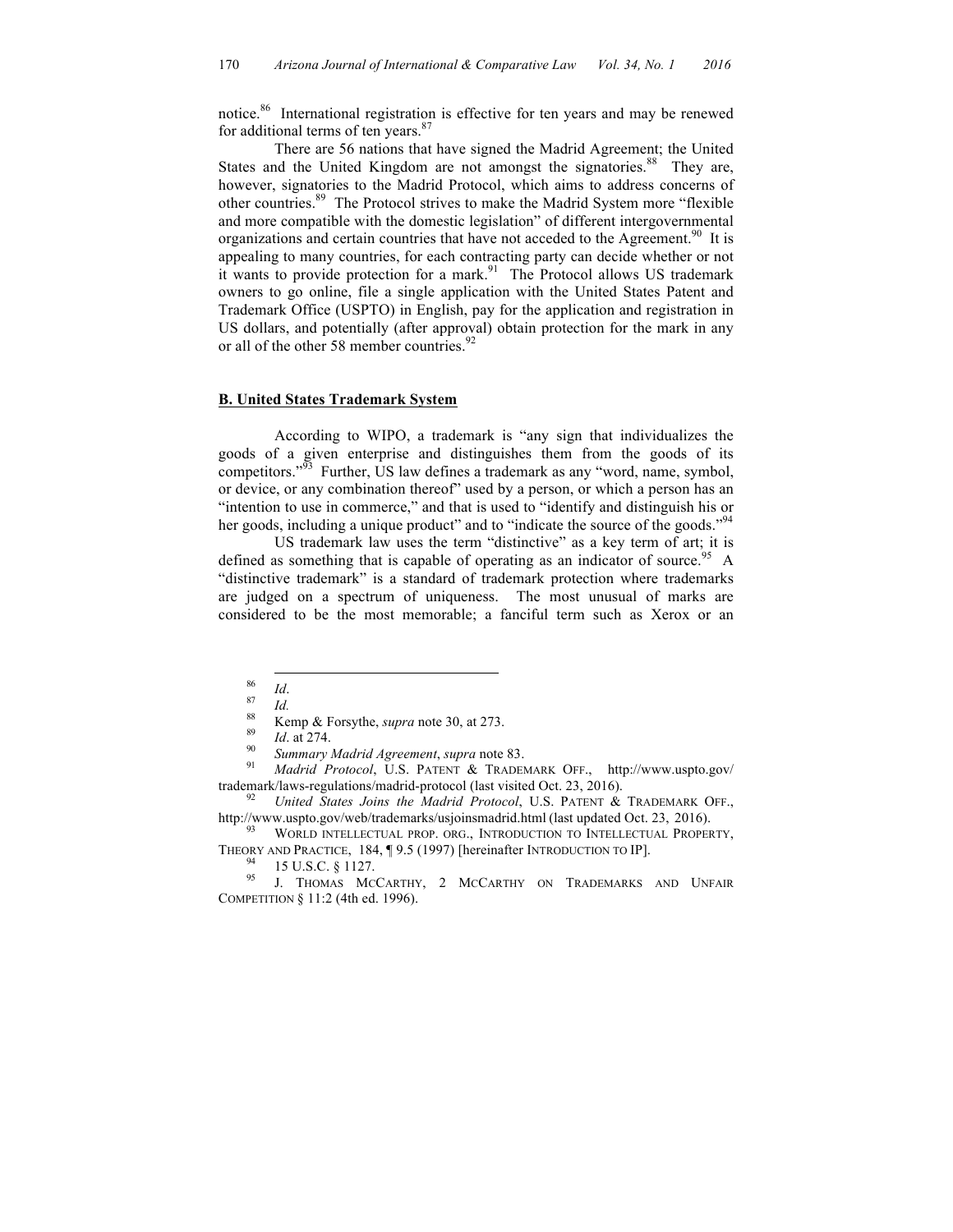arbitrary term such as Penguin for books are a few examples.<sup>96</sup> If a designation is not "distinctive" then it is not a mark; without achieving "distinctiveness" either through secondary meaning or inherent assumption, a certain designation cannot have the legal status of a "trademark" or a "service mark."<sup>97</sup> Marks can either "acquire" distinctiveness over time or be "inherently distinctive," which gives marks the ability, upon being used the first time, to indicate to a consumer that a mark is identifying a source of a product instead of describing the product itself.<sup>98</sup>

Furthermore, US law provides that collective marks and certification marks (which can include marks that are indications of regional origin) may be registered under US trademark law.<sup>99</sup> However, US law follows both common law and federal statutory law systems.<sup>100</sup> Common law indicates that trademark rights developed through use are not rights that are governed by statutory law.<sup>101</sup> This is one of the main differences between US trademark law and most other countries.102 Most other countries use only statutory law to "discern the parameters of trademark law within their borders."<sup>103</sup> Countries with civil law systems "require statutory creation of protectable trademarks."<sup>104</sup> In addition, most other countries (besides the United States) require registration of a trademark to accord trademark protection.<sup>105</sup> Unlike most other countries, the United States has not become a "signatory" on many international agreements that have been widely adopted.<sup>106</sup> This is in part due to the United States following common law trademark protections, which do not require trademarks to be registered.<sup>107</sup> For example, if a sparkling wine producer in California uses a certain mark and sells in California only, the trademark rights to that name exist only in California *or* to where the mark's reputation extends.<sup>108</sup> For instance, if there are many Nevada purchasers, rights might extend to Nevada, as well. If a sparkling wine producer from New York uses that same name it may sell in New York only, or anywhere that the California wine producer's rights do not extend. 109 Issues will stem if that New York producer attempts to sell nation-wide under that same mark; it will

 <sup>96</sup> *NOLO*, NOLO'S PLAIN-ENGLISH LAW DICTIONARY, http://www.nolo.com/ dictionary/distinctive-trademark-term.html (last visited Oct. 23, 2016).<br><sup>97</sup> *Id.* 98 *Inherent Distinctiveness Law & Legal Definition*, U.S. LEGAL DEFINITIONS,

http://definitions.uslegal.com/i/inherent-distinctiveness/ (last visited Oct. 23, 2016).<br><sup>99</sup> 15 U.S.C. § 1054 (1999).<br><sup>100</sup> *Common Law Trademark Rights*, BITLAW, http://www.bitlaw.com/trademark

<sup>/</sup>common.html#geographic (last visited Oct. 23, 2016).<br>
<sup>101</sup> *Id.*<br>
<sup>102</sup> *Id.*<br>
<sup>103</sup> Kemp & Forsythe, *supra* note 30, at 262.<br>
<sup>104</sup> *Id.*<br>
<sup>105</sup> *Id.*<br>
<sup>106</sup> *Id.*<br>
Common Law Trademark Rights, *supra* note 100.<br>
<sup>108</sup>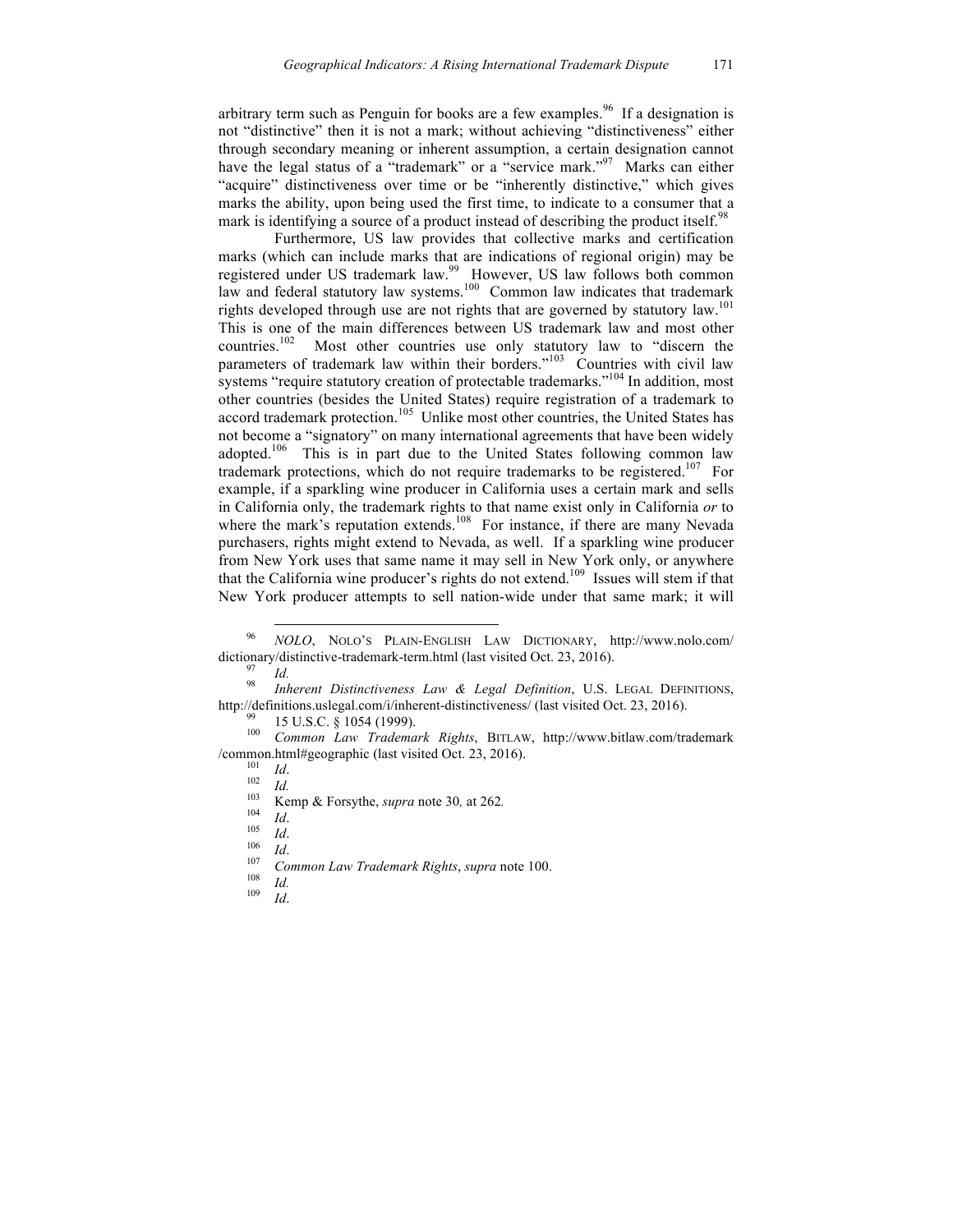quickly find that common law rights will prevent it from selling in the California market.<sup>110</sup> Federal registration, governed by federal statute, is not required in the United States to establish common law rights for a mark, nor is it required to begin using that mark.<sup>111</sup> The United States follows a common law system where priority of use is the basic rule of trademark ownership.<sup>112</sup> This means ownership goes to the first producer or entity to first use an inherently distinctive mark or to establish secondary meaning.<sup>113</sup> Policy behind this lies with the reasoning that descriptive marks require "secondary meaning" so ownership will go to the first entity to acquire that meaning.<sup>114</sup>

#### 1. Generic Terms

International trademark law does not protect generic terms.<sup>115</sup> Such terms are common words that are not specific to any particular source, but identify specific services and products.<sup>116</sup> If a trademark becomes a generic term, rights in that mark may no longer be enforceable by US trademark law because it is not possible to register a generic term as a trademark to identify that service or product.<sup>117</sup> With a few exceptions, generic terms may never be protected as trademarks under US law, and marks that become generic forfeit any type of protection.

When creating a product name, consumers often use words that can be divided into five categories that range from words that are inventive and fanciful, which creates for a strong trademark, to generic terms, which are not protectable by US trademark law. <sup>118</sup> *Boston Duck Tours, LP v. Super Duck Tours LLC* held that a mark is entitled to trademark protection if it is capable of functioning as a source-identifier of goods.<sup>119</sup> It further held that the more distinctive the trademark is, the greater the mark's influence in stimulating sales, its hold on the memory of purchaser, and the likelihood of associating similar designations on

110 *Id.*<br>
111 *Id.*<br>
113 *Id.*<br>
114 *Id.*<br>
115 *Trademarks vs. Generic Terms*, INT'L TRADEMARK ASSOC., http://www.inta.org<br>
115 *Trademarks vs. Generic Terms*, INT'L TRADEMARK ASSOC., http://www.inta.org /TrademarkBasics/FactSheets/Pages/TrademarksvsGenericTermsFactSheet.aspx (last visited Oct. 23, 2016); *Strength of Trademarks*, BITLAW, http://www.bitlaw.com /trademark/degrees.html#fanciful (last visited Oct. 23, 2016).<br>
<sup>116</sup> *Trademarks vs. Generic Terms, supra* note 115.<br>
<sup>117</sup> *Id.*<br>
<sup>118</sup> *Id.*<br>
<sup>118</sup> Boston Duck Tours, LP v. Super Duck Tours, LLC, 531 F.3d 1 (1st Cir. 2

(explaining that "a mark is classified as: (1) generic (least distinctive), (2) descriptive, (3) suggestive, (4) arbitrary, or (5) fanciful (most distinctive)").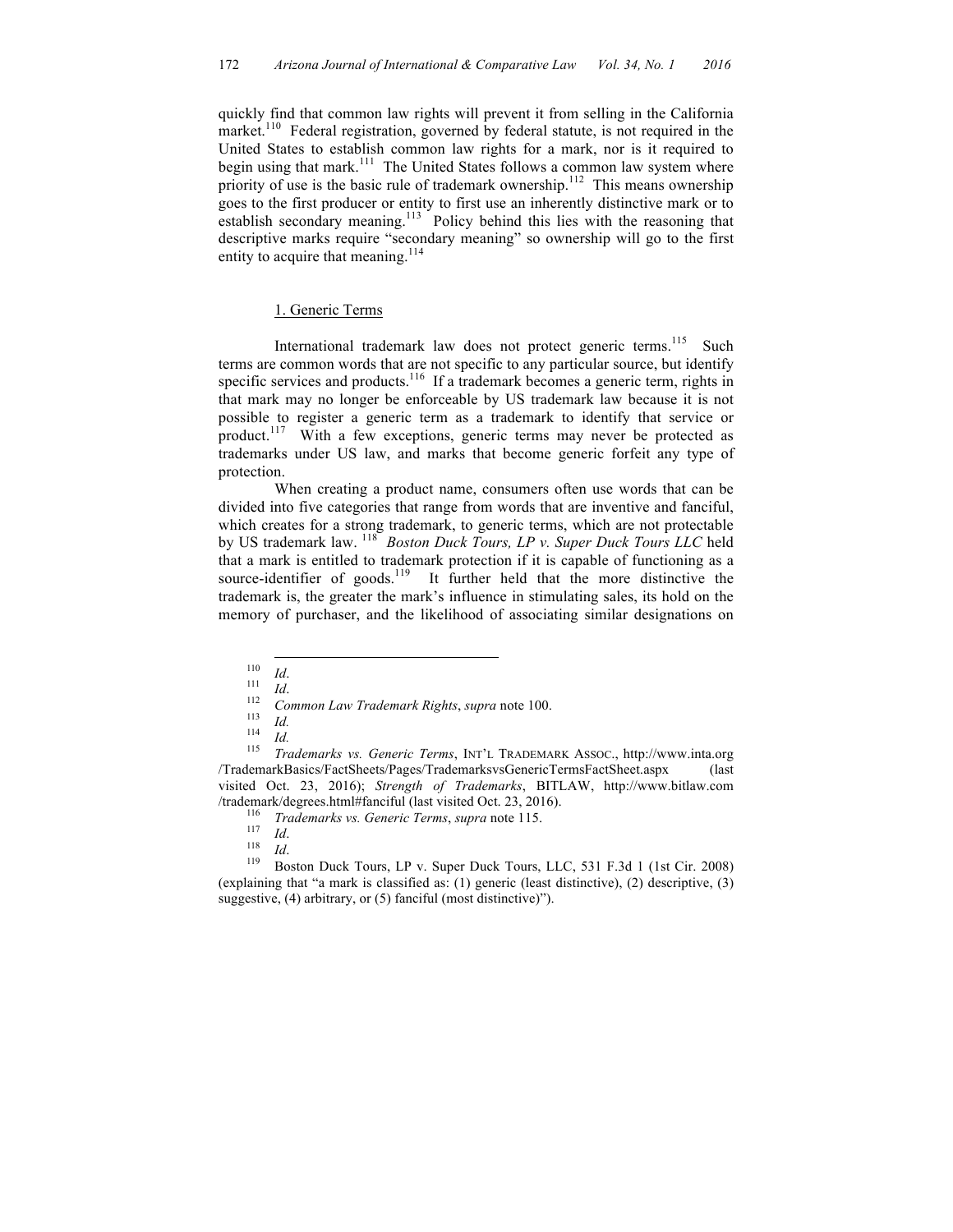other goods with the same source.<sup>120</sup> The first category consumers can use for their mark name are "Fanciful Marks," which are marks that do not have any relation to the actual goods being described, such as EXXON for petroleum products or XEROX for a copy machine.<sup>121</sup> Second, "Arbitrary Marks" are already existing and are common words that do not describe—and do not have a meaning to—the actual product being described.<sup>122</sup> An example of this can be seen with the mega-company "APPLE," which sells computers and other electronic devices, or "LOTUS" for computer software.<sup>123</sup> Third, "Suggestive Marks" are words that suggest meaning but do not actually describe the goods themselves.<sup>124</sup> For example, "NETSCAPE" is suggestive of software, which allows traversing the "landscape" of the internet.<sup>125</sup> Fourth, "Descriptive Marks" are marks that describe a good or service; however, it is often difficult to enforce trademark protection unless that mark has obtained a secondary meaning.<sup>126</sup> Fifth, "Generic Terms" are words that are the "accepted" and "recognized" term that describes a class of services or goods and are not protectable by trademark law.<sup>127</sup>

Trademarks often become generic after consumers begin to use a mark as the actual name of the product, which causes the mark to lose its actual distinctiveness.<sup>128</sup> This can happen as a result of improper labeling and advertising, which causes a trademark to not remain as the exclusive property of its maker.<sup>129</sup> "Genericide" is the term used to describe when a trademark owner unknowingly participates in the destruction of the distinctiveness of its trademark.<sup>130</sup> This often happens when a trademark name is meant to be used as an adjective but instead is used as a noun or verb.<sup>131</sup> For example, Kleenex has been used to substitute a "tissue"; instead of saying correctly "I need a Kleenex tissue," many people instead say "I need a Kleenex," thus making Kleenex a generic term that replaces "tissue."<sup>132</sup> Because of the fear of genericide, Kleenex has had to resort to advertising directly to those who write articles about its product.<sup>133</sup> One of these strategies can be seen with companies placing messages in magazines and other trade publications targeting journalists to remind them to

- 
- 
- 
- 
- 
- 
- 
- 
- 
- 
- 
- 

120<br>
121<br>
122 *Id.*<br>
122 *If ademarks vs. Generic Terms, supra* note 115.<br>
123 *Strength of Trademarks, supra* note 115.<br>
125 *Trademarks vs. Generic Terms, supra* note 115.<br>
126 *Irademarks vs. Generic Terms, supra* note *Appeals)*, ATLANTIC (Sept. 25, 2014), http://www.theatlantic.com/business/archive /2014/09/kleenex-is-a-registered-trademark-and-other-appeals-to-journalists/380733/.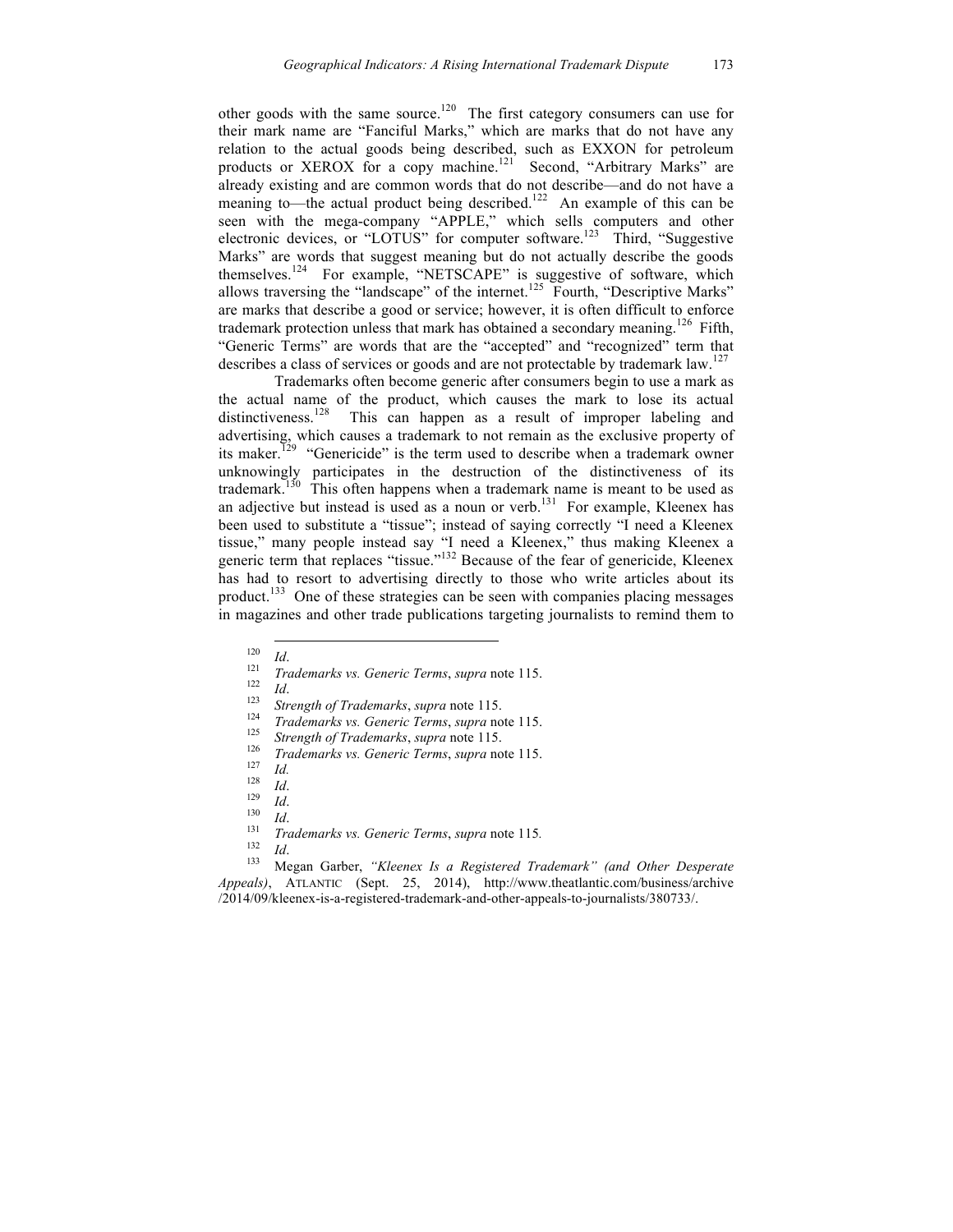include the  $\&$  when writing about their product.<sup>134</sup> They do this by adding an advertisement with their product name that includes the  $\Omega$  beside the name.<sup>135</sup> "Escalator," on the other hand, was not so lucky to escape genericide. The term was a registered trademark until 1950, when the US Patent Office ruled that "escalator" had become generic.<sup>136</sup> Otis Elevator Co., creator of the escalator, began using "escalator" as a generic descriptive term, as a term for a moving stairway, in its own patents, and thus, overtime, the term was officially genericized.137

"Champagne" may have been genericized after Dom Perignon of the Benedictine Abbey at Hautvillers in Champagne, France, developed the process and technique to make sparkling white wine.<sup>138</sup> He used black grapes, a blending technique to make this bubbly wine, and the grapes from various vineyards in the abbey to enhance the abbey's reputation.<sup>139</sup> Over a period of time, not only did the name Dom become well known, but the process of making this sparkling wine called "champagne" became known around the world.<sup>140</sup> Naming a product after its place of origin is an acceptable designation for a trademark; however, it is when that name becomes popular over a period of time (in this case, the name "champagne" began to be used by public consumers all over the world) that a mark is then subjected to "genericization" and may no longer be trademarked.<sup>141</sup>

### 2. Lanham Act

Through constructive notice, the Lanham Trademark Act protects the owner of a federally registered trademark against the use of similar marks, which may result in consumer confusion and the possibility of unfair competition.<sup>142</sup> An owner can request for registration of its trademark by filing an application in the Patent and Trademark Office.<sup>143</sup> By doing this, trademark owners can have peace

.edu/wex/lanham\_act (last visited Oct. 23, 2016).<br><sup>143</sup> 15 U.S.C. § 105(a)1 (2002) (explaining that "the owner of a trademark used in

<sup>134</sup> *Id.* <sup>135</sup> *Id.* <sup>136</sup> Mary Beth Quirk, *15 Product Trademarks That Have Become Victims of Genericization*, CONSUMERIST (July 19, 2014), https://consumerist.com/2014/07/19/15 product-trademarks-that-have-become-victims-of-genericization/. <sup>137</sup> *Id.* <sup>138</sup> Steve Pitcher, *Winemaking Monk Dom Perignon's Fame Continues to Bubble*,

SFGATE (Dec. 15, 2005), http://www.sfgate.com/wine/article/Winemaking-monk-Dom-Perignon-s-fame-continues-to-2588452.php.<br>
139 *Id.*<br>
140 *Id.* 140 *Id.*<br>
142 *Lanham Act*, CORNELL U. L. SCH.: LEGAL INFO. INST., https://www.law.cornell

commerce may request registration of its trademark . . . in the Patent and Trademark Office . . . . The statement shall be verified by the applicant and specify that the person making the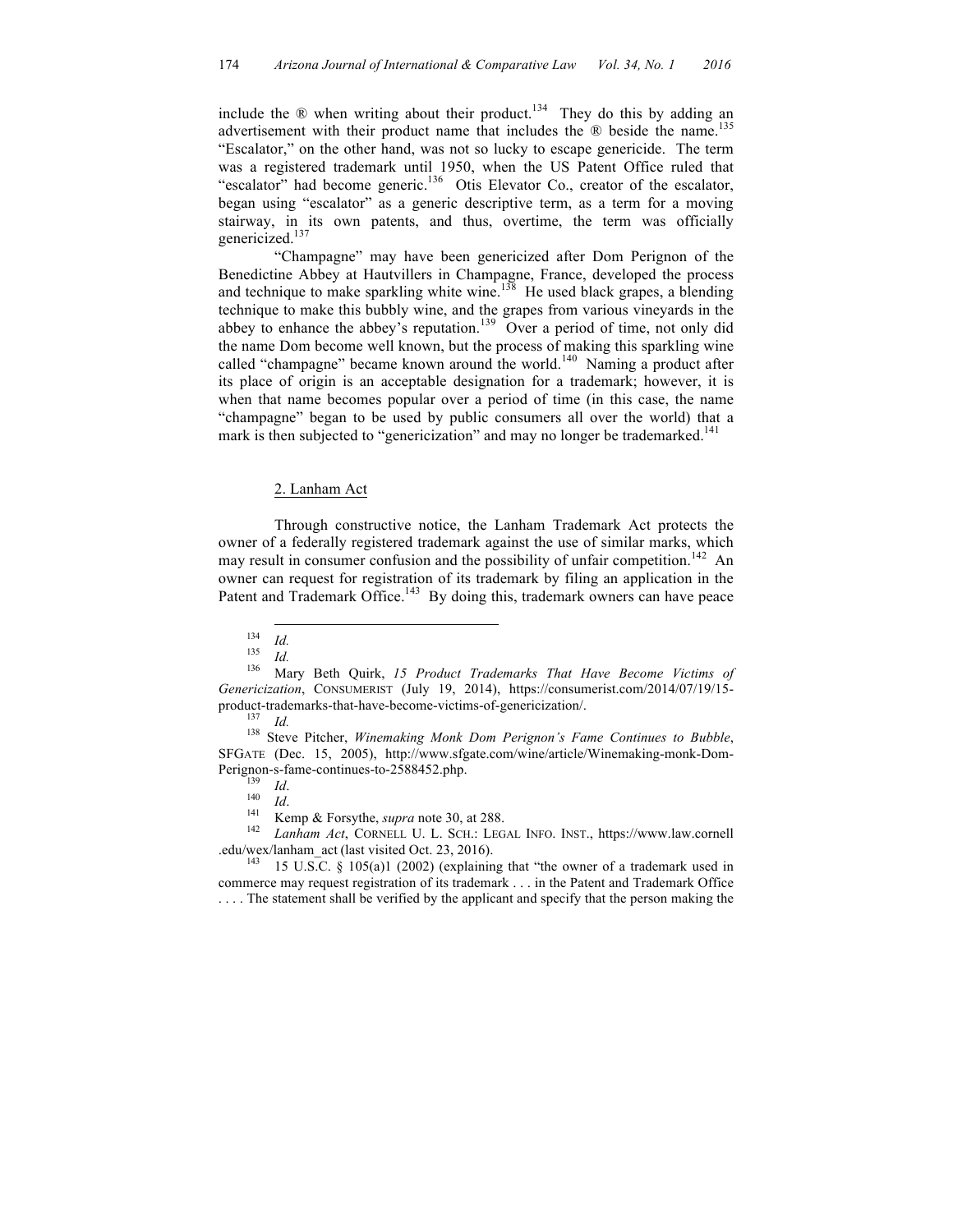of mind that they went through all of the requisite steps in making sure they have filed their trademark, giving notice to other trademark owners by showing "good faith" to register what they believe to be rightfully theirs.<sup>144</sup> This also establishes a "first-to-use" test to limit unfair competition due to the extensive research done in the US Trademark Office to see what trademarks have already been registered and are thus protected.<sup>145</sup>

Moreover, the Lanham Act governs both US federal statutory law and common law. 146 It provides both for federal registration of a trademark within the US Patent Office while also providing protection for trademarks that have not been federally registered, which is not common in most other countries.<sup>147</sup> Registration, though, gives ownership to an owner of a trademark and advertises to other trademark owners that they have exclusive right over certain marks.<sup>148</sup> In addition to providing constructive notice to other trademark owners, federal statutory law, governed by the Lanham Act, provides for causes of action against those who take part in unfair competition, such as "false advertising."<sup>149</sup> The Lanham Act prohibits any person from "using a false or misleading description of fact" that is "likely to cause confusion, or to cause mistake, or to deceive as to the affiliation, connection, or association of such person with another person, or as to the origin, sponsorship, or approval of his or her goods, services, or commercial activities by another person."<sup>150</sup>

 $\overline{a}$ 

/Trademarks/folder/UnfairCompetition.shtml (last visited Oct. 20, 2015).<br><sup>150</sup> 15 U.S.C. §1125(a) (2012) (explaining that "any person who, or in connection

verification believes that he or she . . . to be the owner of the mark sought to be registered; to the best of the verifier's knowledge and belief, no other person has the right to use such mark in commerce either in the identical form thereof or in such near resemblance thereto as to be likely . . . to cause confusion, or to cause mistake, or to deceive").<br><sup>144</sup> Kemp & Forsythe, *supra* note 30, at 297.<br><sup>145</sup> 15 U.S.C. §1062(a) (2000). (explaining that "upon the filing of an application for

registration . . . the Director shall refer the application to the examiner in charge of the registration of marks, who shall cause an examination to be made and, if on such examination it shall appear that the applicant is entitled to registration, or would be entitled to registration upon the acceptance of the statement of use . . . the Director shall cause that mark to be published in the ... Patent and Trademark Office").<br>
<sup>146</sup> Kemp & Forsyth, *supra* note 30 at 264 (citing under subsection: Lanham Act).<br>
<sup>147</sup> *Id.* at 265.<br> *Id.* at 263.<br> *Unfair Competition*, TABBER'S TEMPT

with any goods or services, or any container for goods, uses in commerce any word, term, name, symbol, or device, or any combination thereof, or any false designation of origin, false or misleading description of fact . . . which is likely to cause confusion, or to cause mistake . . . shall be liable in a civil action by any person who believes that he or she is or is likely to be damaged by such act").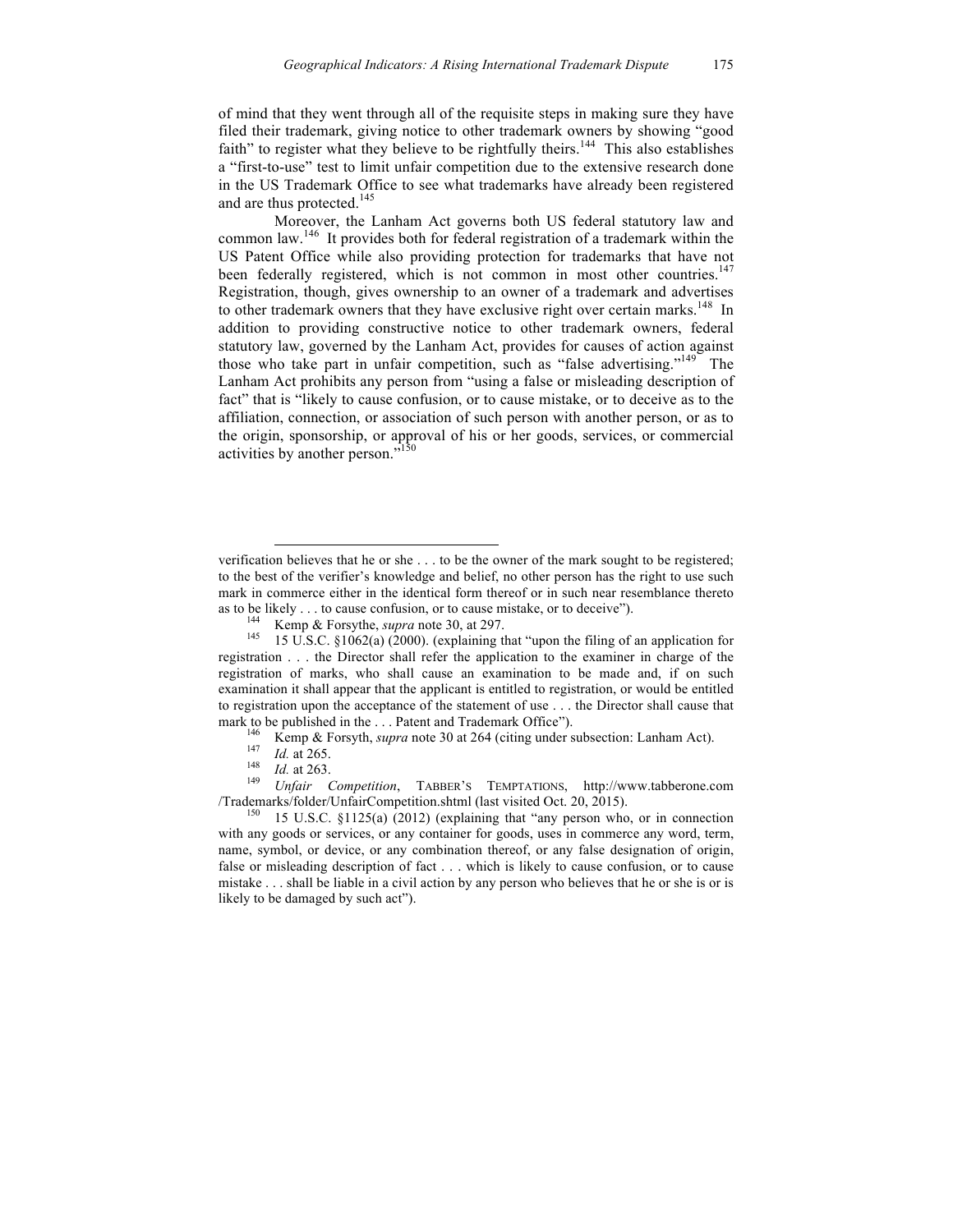#### **C. European Union Trademark System**

Producers in Europe can register their trademarks at either a national level at the industrial property offices of Member States or at the European Union level as a community trademark (CTM) at the Office for Harmonization in the Internal Market  $(OHIM).<sup>151</sup>$  The CTM system is just one single procedure where registration will grant the trademark owner an exclusive right to all 27 Member States of the European Union.<sup>152</sup> The CTM is governed by the Regulation  $207/2009$ , which created the first EU-wide intellectual property rights.<sup>153</sup> The Regulation states that a community trademark is obtained through registration.<sup>154</sup> The CTM system, like US trademark law, prohibits the registration of trademarks that have become generic or customary everyday terms.<sup>155</sup> Additionally, trademarks for wines, which consist of GIs to identify the wine, must be from that place of origin.<sup>156</sup> This is synonymous with TRIPS Article 23, which places additional protection for GIs for wines and spirits.<sup>157</sup> At the national level, European producers can register their trademarks at the office of Member States, which is governed by the Trademark Directive 2008/95/EC.<sup>158</sup> Through the Directive, national trademarks are ensured the same protections and conditions when registered at Member States' intellectual property offices and will enjoy the same protection.<sup>159</sup> Like in the Regulations, the Directives prohibit trademark registration for marks that have become customary words in the current language.<sup>160</sup> Furthermore, the Directive, by way of derogation from Article Furthermore, the Directive, by way of derogation from Article

2001 O.J. (L 299) 25, 29 [hereinafter EU Directive].<br><sup>155</sup> *Id.* art. 7(1)(d) ("The following shall not be registered: trademarks which consist exclusively of signs or indications which have become customary in the current language or

in the bona fide established practices of the trade."). <sup>156</sup> *See* Council Regulation (EC) No 207/2009, of the Official Journal of the European Union of 26 February 2009 on the Community Trade Mark, 2009 O.J. (L 78) 4 (explaining that "[t]he following shall not be registered: trademarks for wines which contain or consist of a geographical indication identifying wines or for spirits which contain or consist of a geographical indication identifying spirits with respect to such wines or

spirits not having that origin").<br><sup>157</sup> TRIPS, *supra* note 37, art. 23.<br><sup>158</sup> EU Directive, *supra* note 154, art. 1 (citing "[t]his Directive shall apply to every trademark in respect of goods or services which is the subject of registration or of an application in a Member State for registration as an individual trademark").<br><sup>159</sup> EU Modernisation Memo, *supra* note 151.<br><sup>160</sup> EU Directive, *supra* note 154, art. 3(d) (citing that "[t]he following shall not be

registered . . . trademarks which consist exclusively of signs or indications which have

 <sup>151</sup> European Commission Memorandum, MEMO/13/291, The Commission, Modernisation of the European Trade Mark System—Frequently Asked Questions (Mar. 27, 2013) [hereinafter EU Modernisation Memo].<br>
<sup>152</sup> *Id.*<br>
<sup>153</sup> *Id.* See Directive 2008/95/EC, of the European Parliament and of the Council of 22

October 2008 to Approximate the Laws of the Member States relating to Trade Marks,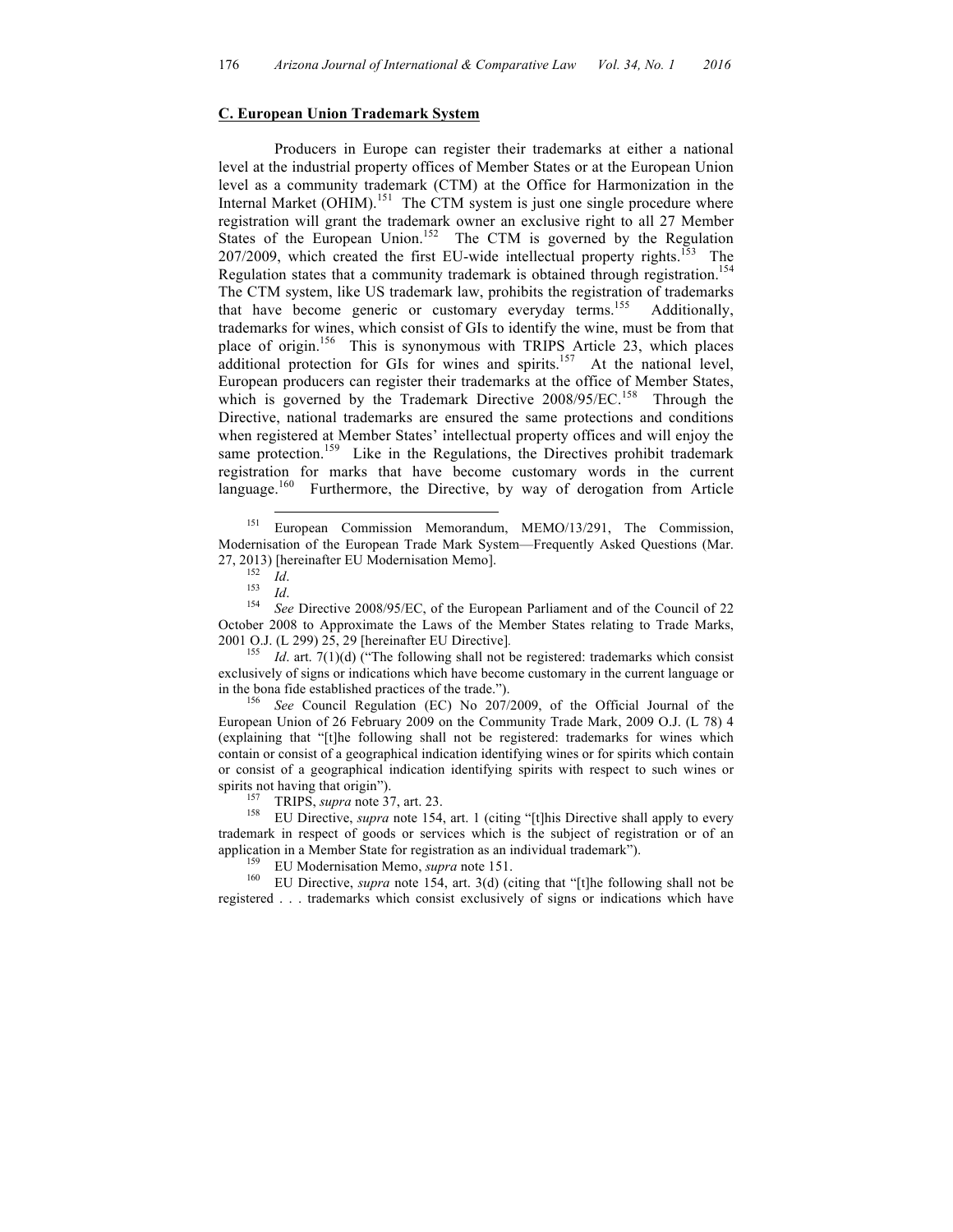$3(1)(c)$ , states that Member States may register a sign that indicates the geographical origin of the good and that sign cannot prohibit a third party from using that geographical name so long as it is used in accordance with "honest practices."<sup>161</sup>

#### **D. Cuban Trademark System**

Cuba is a "first to file" jurisdiction, meaning that an applicant who is first to file its trademark in the Cuban trademark system will be the sole owner of that mark.<sup>162</sup> Because of this "first to file" system, companies—including many US companies—use this opportunity to file for a Cuban application for already wellknown US trademarks even though that applicant does not have a legitimate claim to that trademark, and thus it is vital that legitimate US companies watch for this.<sup>163</sup> The Cuban trademark system allows for two ways to apply for a Cuban trademark registration: (1) an applicant may file an application through the Oficina Cubana de la Propiedad Industrial (OCPI), which is the equivalent to the USPTO; or (2) an applicant may extend a current US trademark registration by designation to Cuba by filing an international application pursuant to the Madrid Protocol treaty.<sup>164</sup> Cuba signed and became a member of the Madrid Agreement in 1989 and further signed the Madrid Protocol in 1995.<sup>165</sup> With the United States and Cuba moving towards more relaxed sanctions and export policies, US companies are more interested in the Cuban trademark system and the intellectual

 $\overline{a}$ 

become customary in the current language or in the bona fide and established practices of

the trade").<br><sup>161</sup> *Id.* art. 3(1)(c) (citing "The following shall not be registered . . . trademarks which consist exclusively of signs or indications which may serve, in trade, to designate the kind, quality . . . value, geographical origin, or the time of production of the goods"). *Id.* art.  $15(2)$  (citing that "By way of derogation from Article  $3(1)(c)$ , Member States may provide that signs . . . which may serve, in trade, to designate the geographical origin of the goods . . . may constitute collective, guarantee or certification marks. Such a mark does not entitle the proprietor to prohibit a third party from using in the course of trade such signs or indications, provided he uses them in accordance with honest practices in industrial or commercial matters; in particular, such a mark may not be invoked against a third party

who is entitled to use a geographical name.").<br><sup>162</sup> *Now Is the Time to Register Your Trademarks in Cuba!*, DISERIO MARTIN O'CONNOR & CASTIGLIONI LLP (Apr. 28, 2015), http://www.dmoc.com/news/now-timeregister-your-trademarks-cuba [hereinafter DMOC].<br>
<sup>163</sup> *Id.*<br>
<sup>164</sup> *Id. Madrid Agreement Concerning the International Registration of Marks*, WORLD

INTELL. PROP. ORG. (Oct. 14, 2016), http://www.wipo.int/export/sites/www/treaties/en /documents/pdf/madrid\_marks.pdf (showing the dates of each country's acceptance of the Madrid Agreement).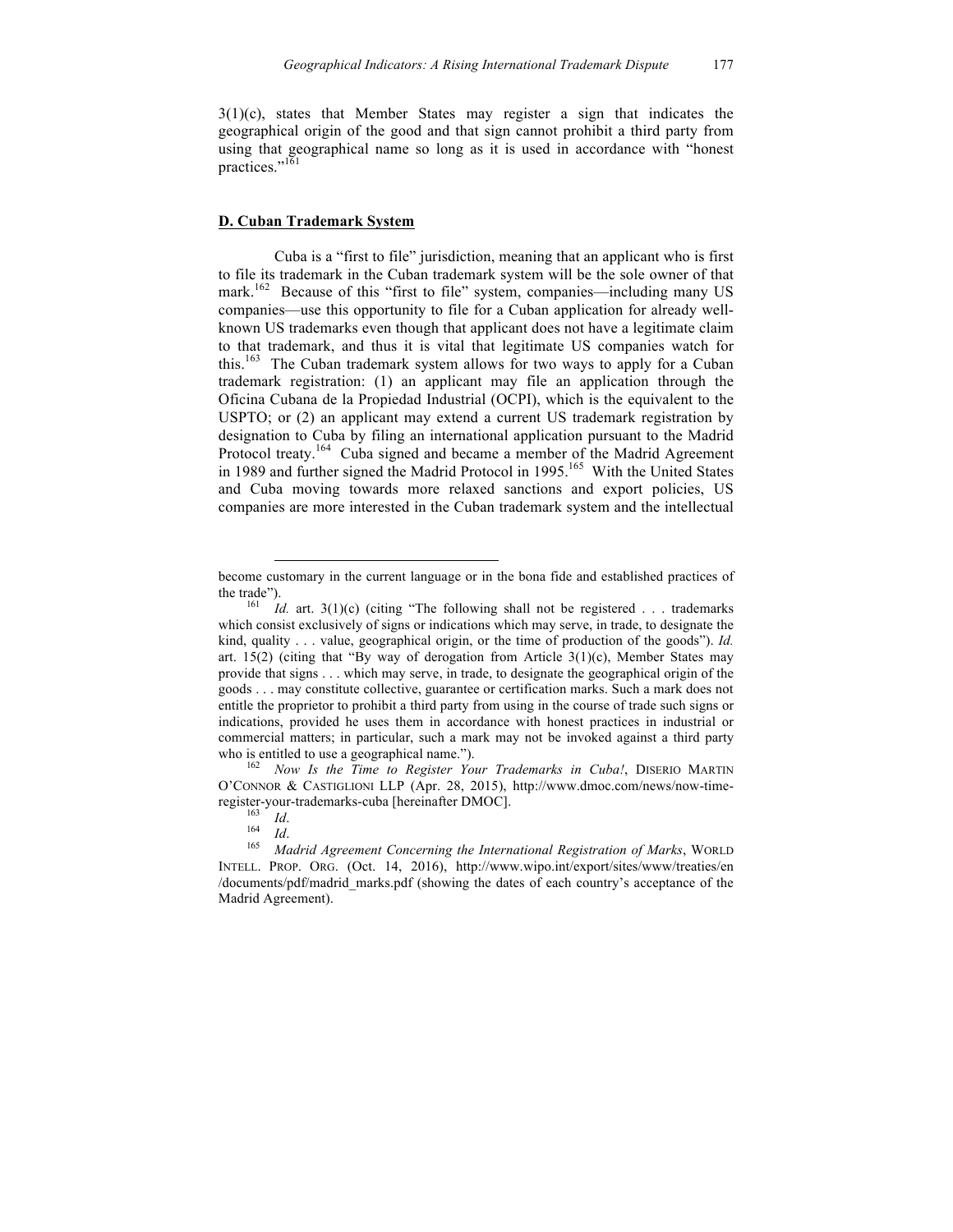property market and thus Cuba is moving towards protecting its system and its own trademark owners.<sup>166</sup>

### **III. LEGAL ANALYSIS**

#### **A. Legal Overview**

Both the United States and the European Union are members of the WTO, and thus they both must follow the TRIPS agreement. The WTO's main functions are to ensure that trade flows freely and to encourage negotiations and discussions between contracting states.<sup>167</sup> Although both the United States and the European Union are contracting states, conflicting ideas seem to stem from the Articles within the TRIPS agreement, specifically Article 23.<sup>168</sup> The European Union, and especially France, follows Article 23 closely because it prohibits the use of a GI to identify a wine that does not originate in the place indicated by the GI. The United States, though, follows Article 24 because it almost invalidates Article 23 in regards to geographical indicators and those geographical indicators that are now generic terms used in a person's everyday life. In contrast to this, the European Union recognizes *Apellations d'Origine Contrôlée* (Appellations of Origin), which, again, can be seen to invalidate Article 24 because this protects the nature and culture of regions where products come from. What will happen when those products are now popularized words and are deemed generic?

By the same token, the European Union is a signatory to the Paris Convention, which provides that filing for the protection of a mark in one contracting state is independent from registration in another state, even the state from which it originated. Furthermore, the Convention does not protect geographical indicators that may create confusion and deception. This seems to conflict with France's ideals on the protection of geographical indicators; however, the Convention does allow for each contracting state to follow its own domestic laws. The United States is also a signatory, which may largely be due to the Convention's lack of protection for GIs and its allowance for domestic laws to govern the protection of marks. Trademark law in the United States—specifically the Lanham Act—is largely flexible in that a mark does not have to be registered in order to be protected, thus allowing for vast flexibility on the protection of marks and especially the protection of geographical indicators. On the other hand, the United States has chosen not to be a signatory to the Lisbon Agreement, which provides stringent protection for geographical indicators; the European Union is a

<sup>&</sup>lt;sup>166</sup> DMOC, *supra* note 162.<br><sup>167</sup> *Understanding the WTO*, *supra* note 33.<br>Kemp & Forsythe, *supra* note 30, at 278.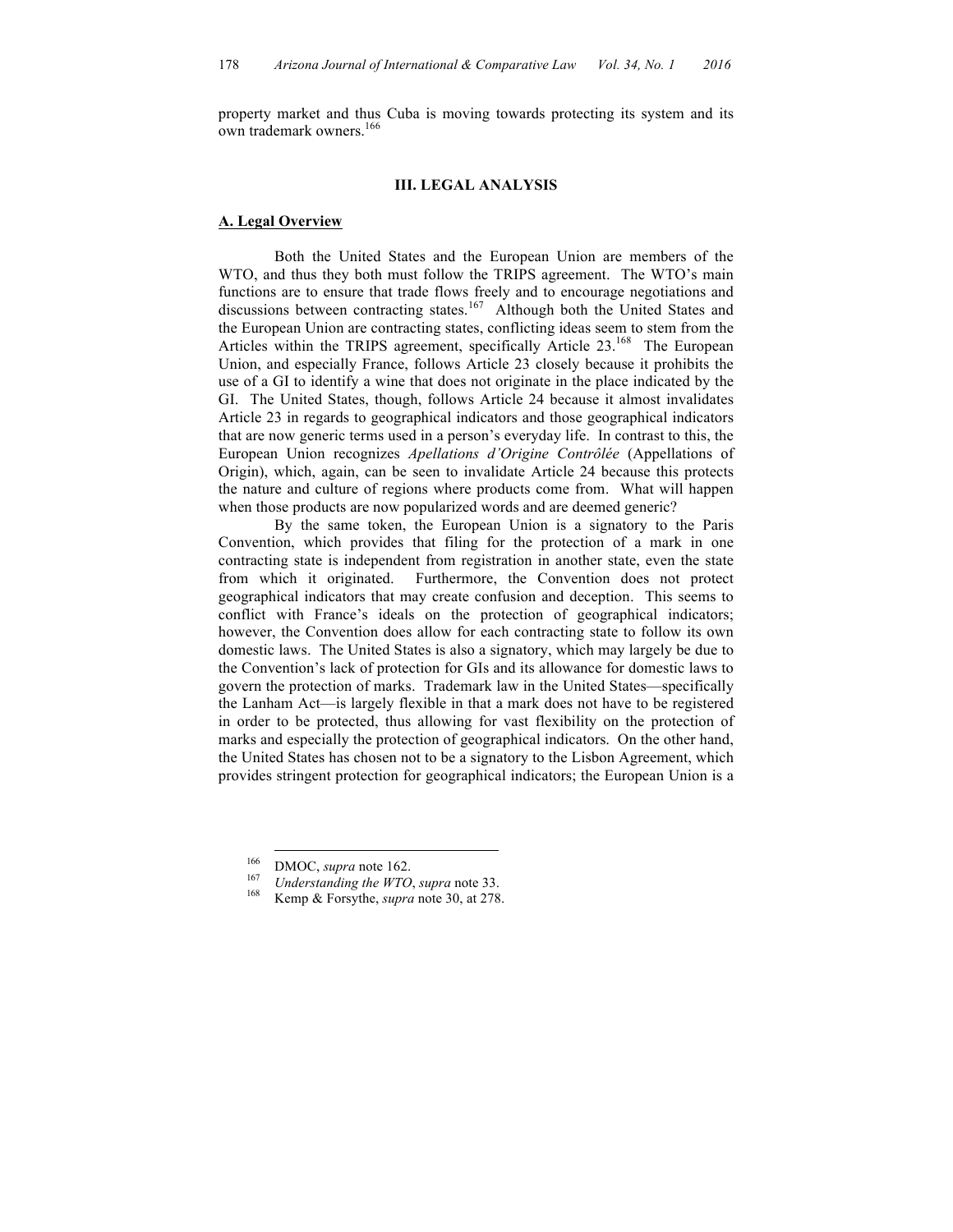signatory.<sup>169</sup> The Madrid Protocol aims to make the Madrid System more flexible and compatible with other international laws, which may be a reason the United States is a signatory. The EU is also a contracting party, which benefits countries who want extra protection in the registration of marks. The Protocol benefits from the advantages afforded by the Paris Convention in regards to the Protocol being able to allow for applications to be filed in additional designated contracting parties after the initial filing.<sup>170</sup>

### **B. Champagne Clashes**

Both the United States and all EU Member States are members of the World Trade Organization and, therefore, follow the TRIPS agreement.<sup>171</sup> There are both cultural and legal clashes between EU and non-EU producers of sparkling wine over the TRIPS Agreement's articles 22, 23, and  $24$ .<sup>172</sup> More specifically, the French government and the United States are feuding over the laws protecting GIs and selling sparkling wine under the type designation "champagne."<sup>173</sup> The French government argues that "champagne" is a GI for the region of Champagne, France, where a specific method is used to produce this sparkling white wine using the grapes of that region.<sup>174</sup> The United States, on the other hand, argues that under US trademark law, generic terms are not protected; "champagne" is now a generic term for sparkling white wine, and France cannot therefore claim this name.<sup>175</sup> TRIPS Article 23 protects owners of geographical indicators from other producers using the same name to identify products that do not originate in the place indicated by that GI; however, Article 24 provides an exception to this stating that geographical indicators that have become generic terms for describing that product in question are not protected. $176$ 

In light of Article 24, the European Union approved a short list of GIs in which they seek to protect, such as "champagne," because this name (and others on this list) are claimed to be generic terms and may have been registered as trademarks by non-EU producers. Such terms are also registered as GIs.<sup>177</sup> The

 <sup>169</sup> *WPO-Administered Treaties: Contracting Parties > Lisbon Agreement*, WORLD INTELL. PROP. ORG., http://www.wipo.int/treaties/en/ShowResults.jsp?lang=en&treaty\_id

<sup>&</sup>lt;sup>170</sup> Madrid Protocol: Fact Sheets, INT'L TRADEMARK ASSOC., http://www.inta.org /TrademarkBasics/FactSheets/Pages/MadridProtocol.aspx (last updated June 2014). <sup>171</sup> *Understanding the WTO: The Organization, Members, and Observers*, WORLD

TRADE ORG., https://www.wto.org/english/thewto\_e/whatis\_e/tif\_e/org6\_e.htm (last updated July 29, 2016).<br><sup>172</sup> Kemp & Forsythe, *supra* note 30, at 298.<br><sup>173</sup> *Id.* at 282-83<br><sup>174</sup> *Id.* at 258

<sup>174</sup> *Id.* at 258.<br>
175 *Id.* at 259.<br>
176 *Id.* at 277.<br>
177 Kemp & Forsythe, *supra* note 30, at 279.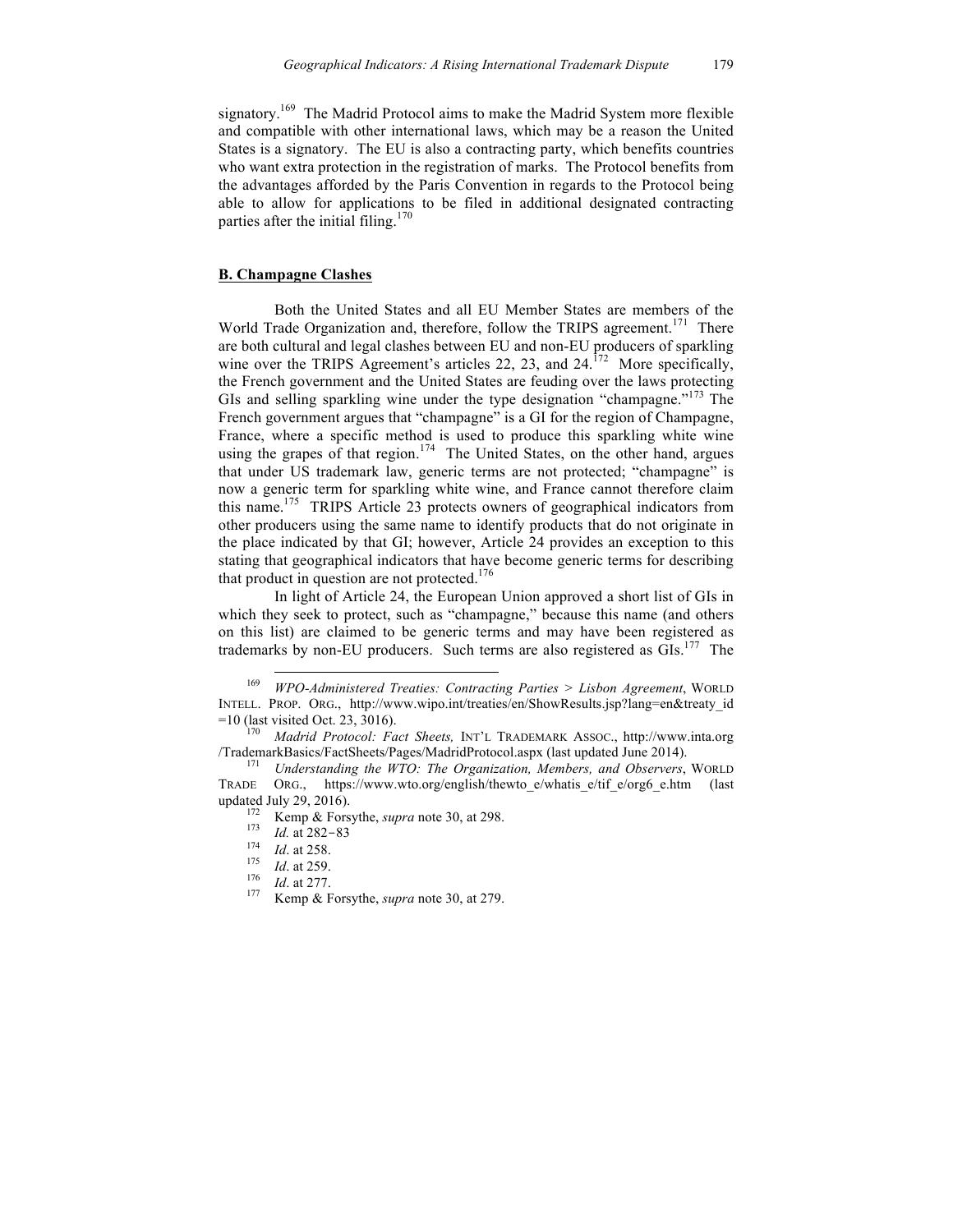purpose of this list is to advance negotiations for which such geographical indicators can receive additional protection, especially for such terms that have become generic overtime.<sup>178</sup> If the European Union is successful in this endeavor, "champagne" can only be used as the name for sparkling wines produced in Champagne, France, produced with regional grapes in the traditional production style.<sup>179</sup>

Policy driven differences seem to play into the conflicting positions for the name "champagne." The Champagne Bureau—the US representative of the trade association that represents all grape growers and houses of Champagne, France—is committed to educating US producers about the importance location plays into the creation of wines.<sup>180</sup> The Champagne Bureau maintains that consumers should be able to rely on the "truthfulness" of a bottle's label, especially given that consumers rely on proper geographical labeling to clearly tell them where their product is coming from, which is vital in choosing a wine to consume. 181 Both the United States and the European Union have "truth-inlabeling" laws that seek to "properly inform consumers about the contents or ingredients of products" in addition to strong trademark systems, which are designed to provide protection to brand names from illegally being used by others.182 The United States, though, is one of the only countries to not reserve the champagne name exclusively for sparkling wines produced in Champagne, France.<sup>183</sup>

The United States has been strategic in refusing to be a signatory to certain international treaties that provide enhanced protection to geographical indicators. The United States did not sign the Lisbon Agreement due to this enhanced protection, especially for the enhanced protection for products originating in specific regions in Europe.<sup>184</sup> Furthermore, because the United States follows both statutory law and common law, the United States does not require actual registration of a mark under common law.<sup>185</sup> The Lanham Act provides for federal registration of a trademark while also protecting valid trademarks without registration, which, in return, results in a broader, less stringent protection of marks. 186 *Abercrombie & Fitch Co. v. Hunting World, Inc.* held that there are categories of trademarks that must have increasing levels of protection.<sup>187</sup> For example, generic marks cannot be protected by US trademark

<sup>178</sup> *Id.* <sup>179</sup> *Id*. <sup>180</sup> *About Us*, COMITE CHAMPAGNE, http://www.champagne.us/en/champagne-bureau /about-us (last visited Oct. 23, 2016). <sup>181</sup> *Protecting the Champaign Name,* COMITE CHAMPAGNE, http://www.champagne

Lus/en/activities/protection-of-champagne-name (last visited Oct. 23, 2016).<br>
<sup>182</sup> *Id.*<br>
<sup>183</sup> *Id.*<br>
<sup>184</sup> New, *supra* note 77.<br>
<sup>185</sup> Kemp & Forsythe, *supra* note 30, at 261.<br>
<sup>186</sup> *Id.*<br>
<sup>186</sup> *Id.*<br>
<sup>187</sup> Abercro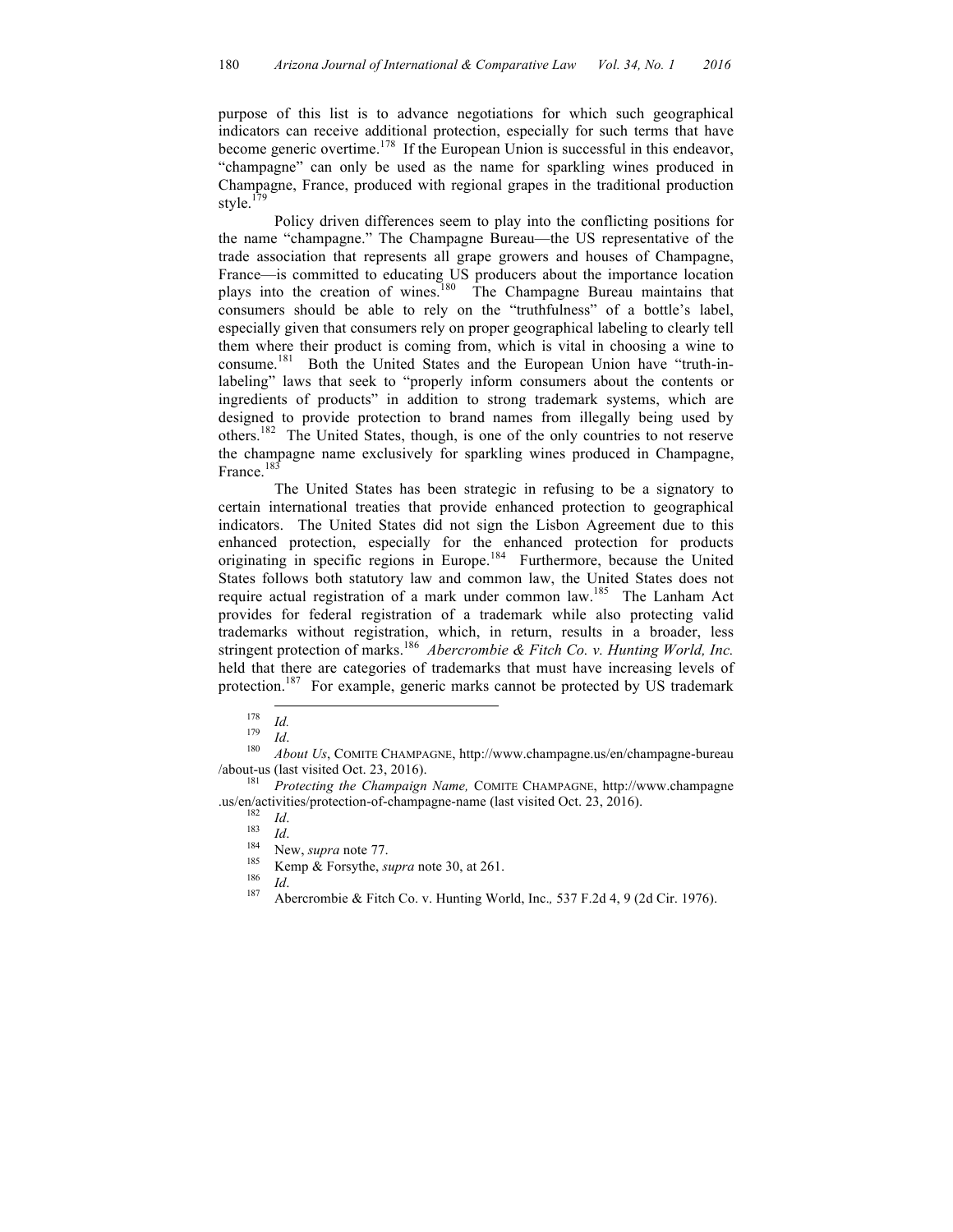law, which has caused much controversy in international law due to marks that have now become generic.<sup>188</sup> "Champagne," for example, may be considered generic, which is where the conflicting positions stem from.<sup>189</sup> The European Union has argued for a "claw-back" of generic GIs, meaning that they want to take terms like "champagne" and remove them from general public use, thus reclaiming GIs that fell victim to genericide. Trademark law in the United States, however, does not allow for claw-back action for marks that have become genericized, as held in *Harley Davidson, Inc. v. Grottanelli*, in which Harley-Davidson's attempt to withdraw the use of the word "HOG" from the public domain was unsuccessful. 190

#### **C. Cheese Conflicts**

The European Union believes the protection for wines and spirits should also be extended to other products, such as cheeses.<sup>191</sup> For example, the full Italian name "Parmigiano-Reggiano" is only recently protected in the United States as this cheese comes from the region of Parma in Italy; however, the word "Parmesan" is not yet protected in the United States.<sup>192</sup> European courts decreed that "Parmigiano-Reggiano is the only hard cheese that can legally be called "Parmesan" given that the word "Parmesano" means "of or from Parma."<sup>193</sup> The United States, though, does not abide by this EU legal determination, for producers continue to market their cheese with sound alike names, never using the full Italian name, even though the cheese was not produced in Parma.<sup>194</sup> The United States may argue that "Parmesan" has become a generic name for this type of cheese and is thus not protected under US trademark law and is not a GI. The European Union, on the other hand, would rather take the name Parmesan and extend to it the same protections as its full Italian name in hopes that it could only legally be called Parmesan if it were produced in Parma. 195

Contrastingly, Roquefort cheese, a unique blue cheese from France, is aged in natural caves in the region of Roquefort-sur-Soulzon and is protected

<sup>188</sup> *Id.*<br><sup>189</sup> Kemp & Forsythe, *supra* note 30, at 259.<br><sup>190</sup> Harley Davidson, Inc. v. Grottanelli, 164 F.3d 806, 808 (2d Cir. 1999) (holding that "the word 'hog' was used by motorcycle enthusiasts to refer to motorcycles generally and to large motorcycles in particular. The word was used that way in the press . . . and frequently thereafter, prior to the 1980s when Harley first attempted to make trademark use of the term").<br><sup>191</sup> Kemp & Forsythe, *supra* note 30, at 280.<br><sup>192</sup> Larry Olmsted, *Most Parmesan Cheeses In America Are Fake, Here's Why*,

FORBES (Nov. 19, 2012, 7:56 AM), http://www.forbes.com/sites/larryolmsted/2012/11 /19/the-dark-side-of-parmesan-cheese-what-you-dont-know-might-hurt-you/. 193 *Id*. <sup>194</sup> *Id*. <sup>195</sup> Kemp & Forsythe, *supra* note 30, at 280.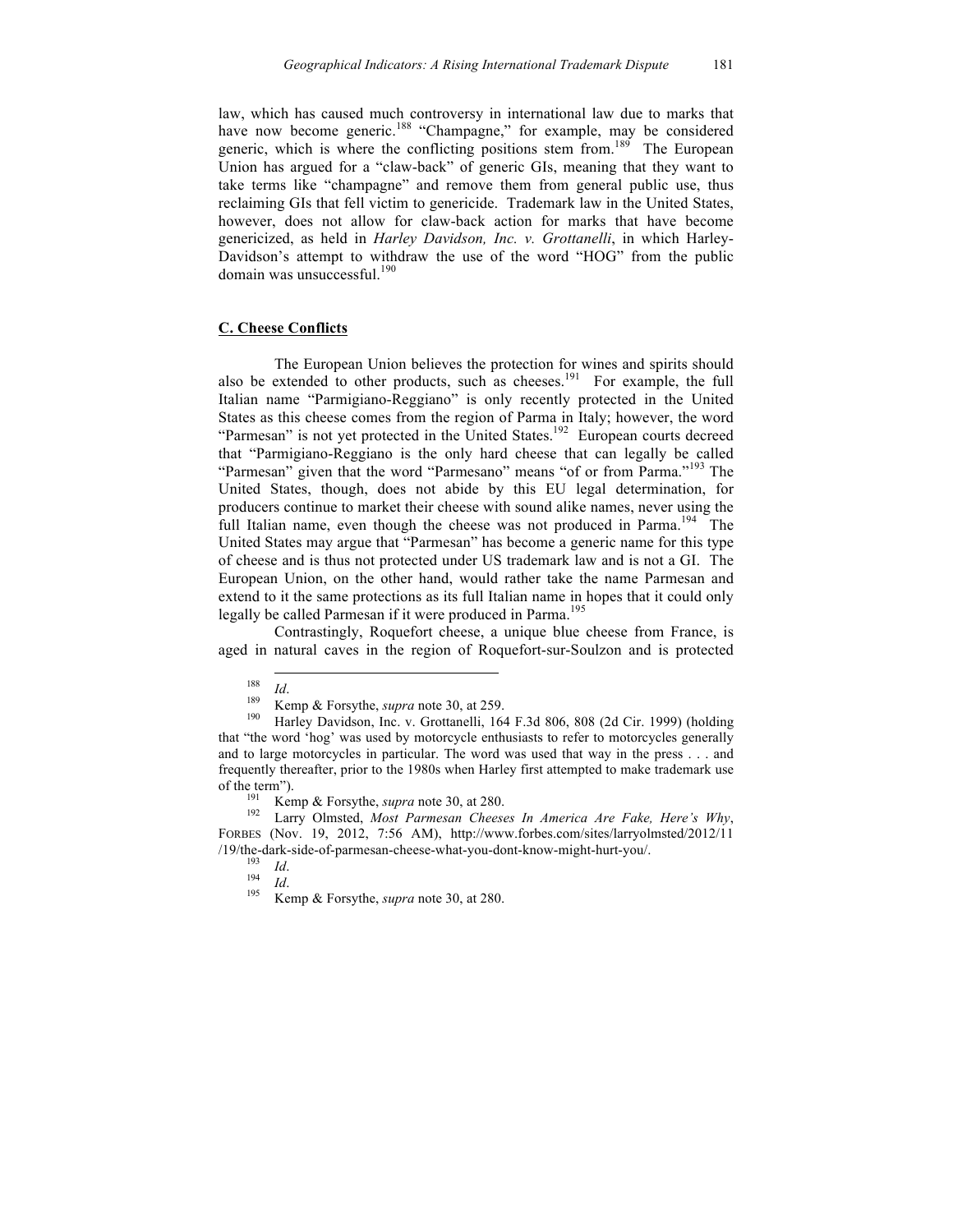using GIs.<sup>196</sup> In order to work as a geographical indicator, this sign must identify a product as originating in a given place and has the quality or reputation of being essentially due to its geographical place of production.<sup>197</sup> The difference, however, between Roquefort cheese, champagne, and parmesan cheese is that both champagne and parmesan have become highly popularized in the English language and thus could be subject to genericide, while Roquefort cheese has not yet become as popular in the United States. Furthermore, the United States is not a signatory to the Madrid Agreement.<sup>198</sup> Under this agreement, a producer could not legally name its cheese "Parmesan" or "Parmesan Style" cheese, unless it came from the region of Parma.<sup>199</sup> The Madrid Protocol, though, is striving to make this system more flexible in this regard and has amended many parts of the Agreement to appeal more to countries like the United States, which is a signatory to the Protocol. $200$ 

### **D. Similar Ideas Outside the European Union**

Since the world's discovery of tobacco leaves in Cuba, the geographical name "Habana," which is linked to the port of Havana in Cuba where these cigars were shipped, had been acknowledged internationally as identifying the origin of the best cigars in the world. 201 Because of this well-known name, Cuban cigar makers have included the name "Habana" in the design and advertising of all their trademarks so that the origin would be recognized.<sup>202</sup> The recognition of "Habano" stemming from "Habana" is an example of an appellation of origin because of this recognition. This recognition, however, has alarmed Cuban cigar makers of the danger in protecting this name from non-Cuban cigar makers. For example, lawsuits have been brought against France for the production of products like *Wilde Havana*, where courts have ordered the Havana trademark to be withdrawn.<sup>203</sup> Cuba, unlike the United States, is a signatory to the Lisbon Agreement, and much of its decision for signing this Agreement was because being a signatory implies respect and recognition of appellations even in nonmember countries. Another reason is that this Agreement prohibits producers

*Geographical Indications*, WIPO/GEO/BEI/07/4 (June 26-28, 2007).<br><sup>202</sup>*Id.* 203 *Id.* 

 <sup>196</sup> WORLD INTELLECTUAL PROP. ORG., GEOGRAPHICAL INDICATIONS AN INTRODUCTION 9, http://www.wipo.int/edocs/pubdocs/en/geographical/952/wipo\_pub\_952

<sup>&</sup>lt;sup>197</sup> *Id.* Kemp & Forsythe, *supra* note 30, at 273. The Madrid Agreement prohibits the use of geographical indications by producers and businesses outside the region from which they are originally produced, even if it is not misleading. *Id.* at 274.<br><sup>199</sup> *Id.*<br><sup>200</sup> *Summary Madrid Agreement, supra* note 83.<br><sup>201</sup> World Intellectual Property Organization [WIPO], *International Symposium on*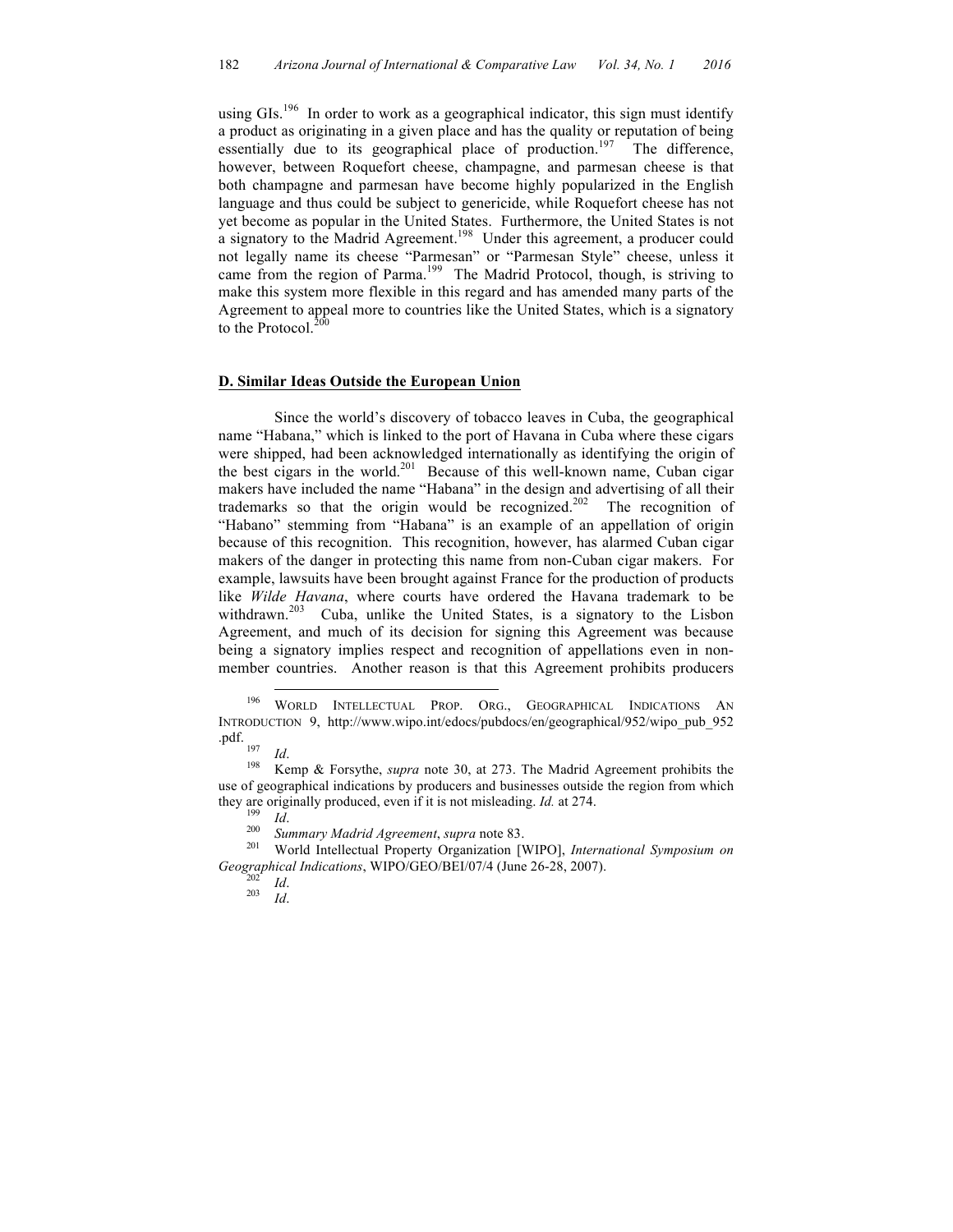from using a geographical indicator if that product was not produced in the country of origin it says on the mark—a vital reason for Cuba to become a signatory. The European Union has synonymous reasons for protecting many of its products, such as champagne and Parmigiano-Reggiano. However, the United States has not signed this Agreement because of the many concerns it has with these provisions, but it has become a signatory to the Protocol after it has amended many of these concerns to be less stringent.

### **IV. IMPLICATIONS**

# **A. Implications for the United States**

Not only are there legal issues surrounding this complicated topic, but cultural and policy driven differences in interest seem to play into the passion that stems from both the United States and France that spearheads their conflicting positions. US trademark law ultimately provides protection for a business's economic interest, which is seen through a business's inability to trademark a generic term because that term would not provide specific indications of a certain product linked to a specific business. If US producers want to use a generic term (such as "champagne"), they may want to formulate some provisions that allow for both the name "champagne" plus a different name that provides specificity to that specific product and business to the label of a bottle in order to better align with international trademark law, if they so choose. Both names should be able to be trademarked; however, if a business wants to trademark the name "champagne" on its sparkling wine bottle, then provisions should allow for this solely if that name is accompanied with a less-generic name to specify that producer. This is a way the United States could attempt to come to an agreement with the European Union if they want to alleviate some of the issues that France has with US champagne producers. Although the United States is content with its trademark laws, they may be incentivized to make slight changes such as these in order to avoid future clashes with the European Union that may affect US producers.

The United States is a signatory to the Paris Convention; however, there are intricate parts to this system that are not beneficial for the United States in regards to geographical indicators. The Paris Convention, though, is in fact beneficial in that it provides a first to file system, which allows for a protected trademark in one contracting state to also be protected in another contracting state. It further allows for autonomy in a contracting state's domestic law when it comes to registration. Here, this may be an opening for the United States to use US trademark law to govern what it seeks to accomplish within its own borders. For example, the United States may want to allow for registration of a mark that has not yet been registered in the United States, even if that mark is registered outside of the United States. The issue arises, however, due to the provision in the Paris Convention that does not allow for registration of a mark if it creates confusion for a mark that is used to identify similar goods. The Lanham Act, though, allows for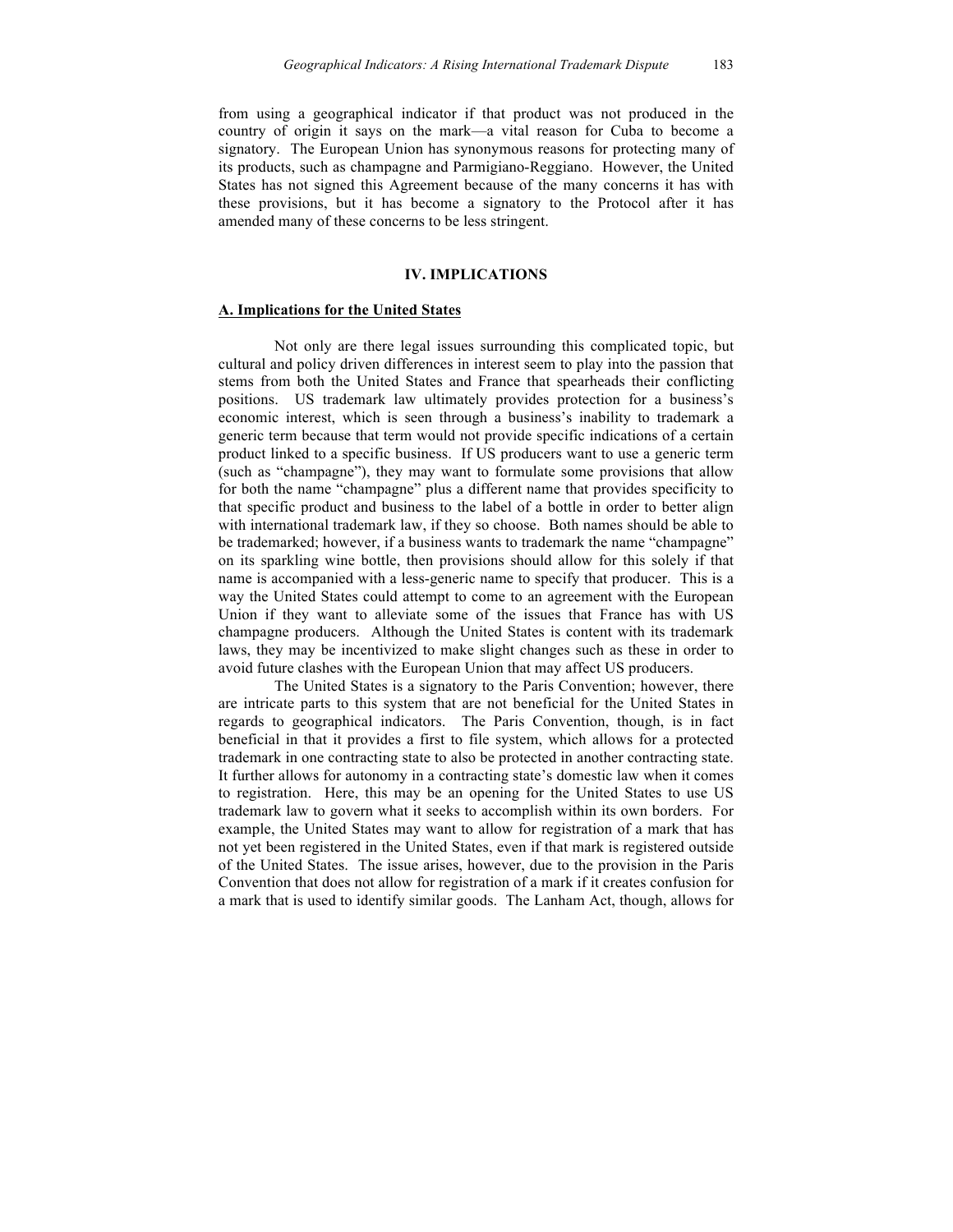the protection of marks that are either federally registered or not registered at all. Further, the Paris Convention puts geographical indicators in the category of marks that could create deception or confusion. The United States has found ways around these provisions in that it does not allow for registration of generic marks, even if those marks do not cause confusion. This cannot be said for all GIs, so it may be wise for the United States to look for other ways to protect marks that may be deemed geographical indicators (e.g., adding a label on the packaging that says the product may not be authentically made in the geographical place of origin it indicates).

#### **B. Implications for the European Union**

The European Trademark System has not been updated for more than 20 years, while business within Europe has changed dramatically over these past two decades.204 Proposed changes have been made such as a revision of the 1994 Regulation on the Community trademark as well as a recast of the 1989 Directive approximating the laws of the Member States relating to trademarks.<sup>205</sup> Such revisions aim at modernizing existing provisions and increasing legal certainty by removing any ambiguities, clarifying trademark rights and terms of its scope, and increasing legal certainty.<sup>206</sup> There are some ambiguities surrounding trademark registration for marks that have become customary words in current languages, however. Champagne, for example, has now become an everyday word to describe sparkling wines. In this case, if French companies believe this word should exclude others from using it if their product was not produced in Champagne, France, then appropriate updates should be made to this provision.

A possible revision could be a list of terms that are not subject to this provision, such as champagne, parmesan, or Roquefort cheese. Modernization of these provisions must also be updated to fit the legal framework for businesses. Now more than ever, businesses—such as those within the sparkling wine and food industries—are expanding and using techniques found all over the world to produce popular wines and cheeses for geographical areas that may not have direct access to those products. If modernization is a goal in the revision of the European trademark system, then provisions must be considered to harmonize industries abroad. A possibility may be to include those industries abroad that use geographical indicators in provisions that satisfy European countries. Something that could be done is adding text to labels informing consumers that certain processes were developed originally in a different place of origin. This may be a way where both European producers and US producers are both satisfied, wherein US producers are able to continue using geographical indicators to their liking while giving credit where it is due

<sup>204</sup> EU Modernisation Memo, *supra* note 151. 205 *Id*. 206 *Id*.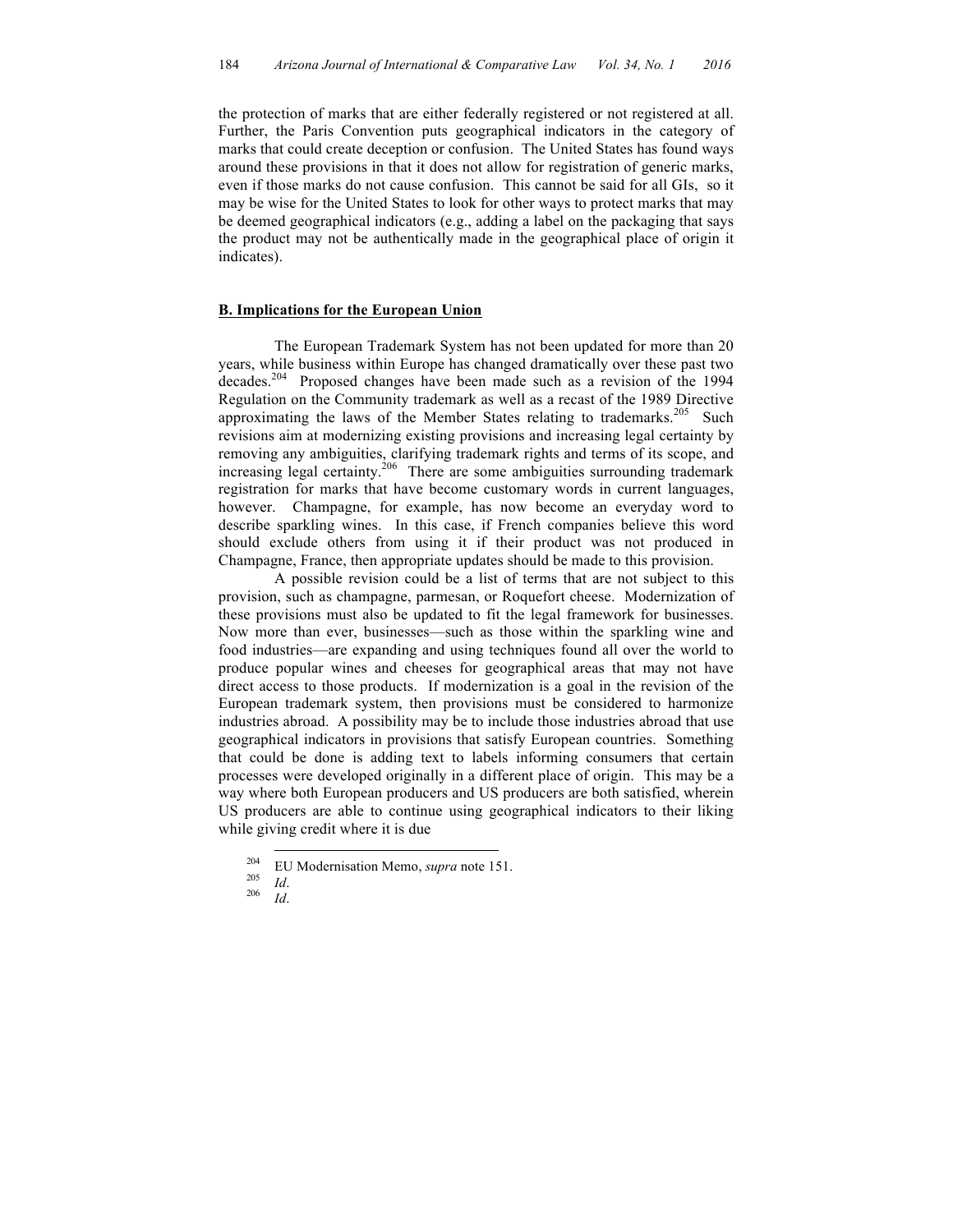### **C. Implications for Cuba**

While Cuba is a signatory to the Lisbon Agreement, it may be beneficial for it to consider recognizing Appellations of Origin to protect the nature and culture from which its products, like Habana cigars, are produced and manufactured. Cuba, France, and Italy have much at stake when it comes to products that have originated in their countries, and these products have put their lesser-known regions on the map for consumers to know about, possibly visit, and buy their products. Cuba may also consider reaching out to non-Cuban producers using the name "Habana" or "Havana" to add wording on their product's packaging that explains where the products actually originated from.

## **V. CONCLUSION**

Since the enhanced level of protection for geographical indicators by the TRIPS agreement, much controversy has developed as to the conflicting laws within the United States and the European Union, as well as within Cuba. This controversy has stemmed from conflicting trademark laws within these nations that provide varying levels of protection for trademarks, and, more specifically, geographical terms that fell victim to genericide. It is difficult to pinpoint a specific solution to the many conflicting views because each view stems from deeply-rooted interests; for example, US trademark law protects a business's economic interest, which stems from the United States' interests in flourishing big businesses more so than the French companies that have a deep interest in protecting something that breathed life to regions that were once not as well known to the outside world.

Because of such conflicting ideas of protection, it is vital for both the United States and the European Union to come together and find a resolution that protects both countries' interests. The United States should find a solution, in accordance with US trademark law, that provides broader protection for geographical indicators in order to conform to the European Union's strong beliefs on geographical indicators. Not only will legal differences need to be evaluated, but both cultural and policy-driven differences should be considered to satisfy both domestic and international businesses who wish to trademark these GIs.